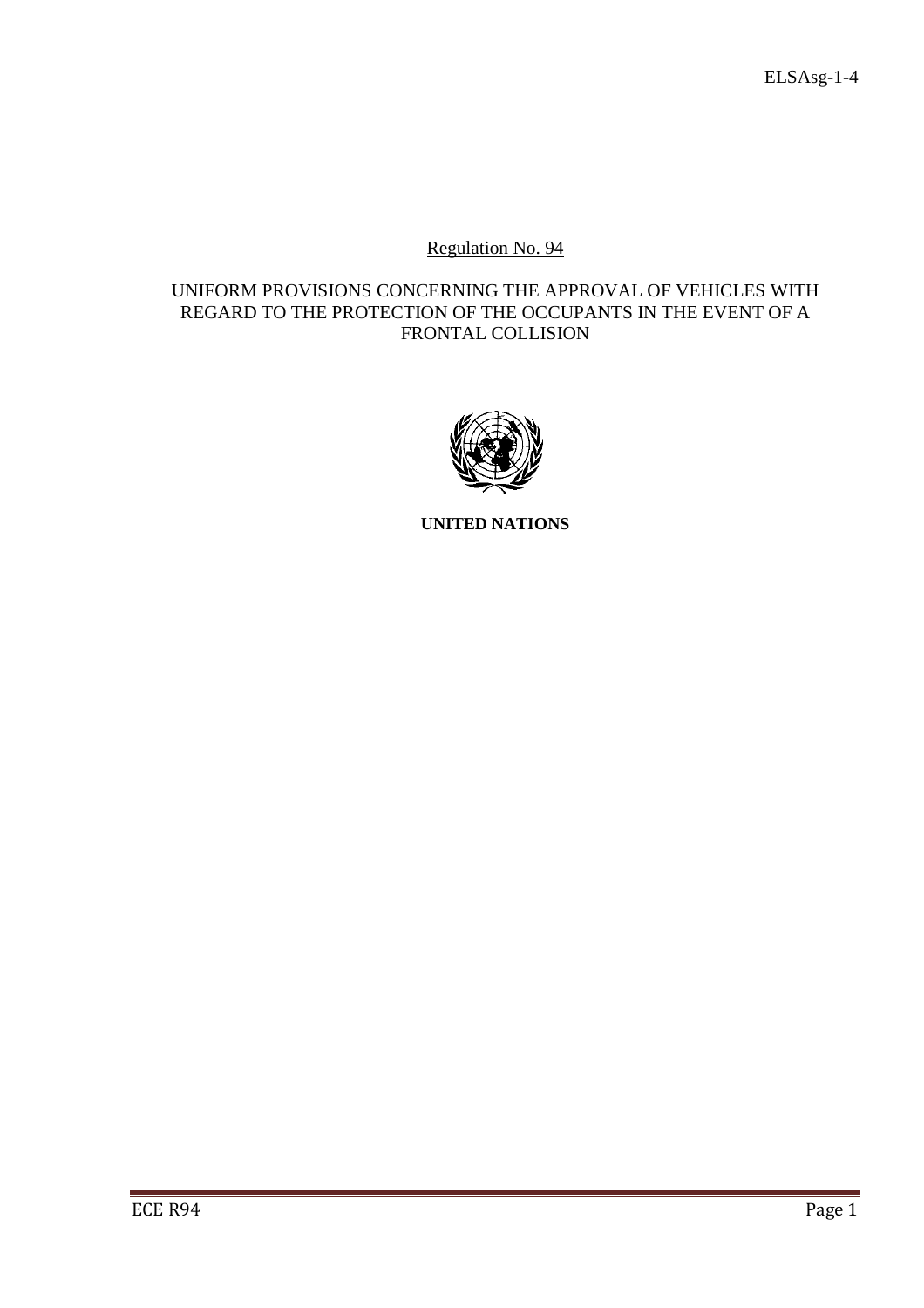## Regulation No. 94

### UNIFORM PROVISIONS CONCERNING THE APPROVAL OF VEHICLES WITH REGARD TO THE PROTECTION OF THE OCCUPANTS IN THE EVENT OF A FRONTAL COLLISION

#### **CONTENTS**

|                | <b>REGULATION</b><br>Page                                            |  |  |
|----------------|----------------------------------------------------------------------|--|--|
| 1.             |                                                                      |  |  |
| 2.             |                                                                      |  |  |
| 3.             |                                                                      |  |  |
| 4.             |                                                                      |  |  |
| 5.             |                                                                      |  |  |
| 6.             |                                                                      |  |  |
| 7.             |                                                                      |  |  |
| 8.             |                                                                      |  |  |
| 9.             |                                                                      |  |  |
| 10.            |                                                                      |  |  |
| 11.            |                                                                      |  |  |
| 12.            | Names and addresses of Technical Services responsible for conducting |  |  |
| <b>ANNEXES</b> |                                                                      |  |  |

- Annex 1 Communication concerning the approval or extension or refusal or withdrawal of approval or production definitely discontinued of a vehicle type with regard to the protection of the occupants in the event of a frontal collision, pursuant to Regulation No. 94
- Annex 2 Arrangements of the approval mark
- Annex 3 Test procedure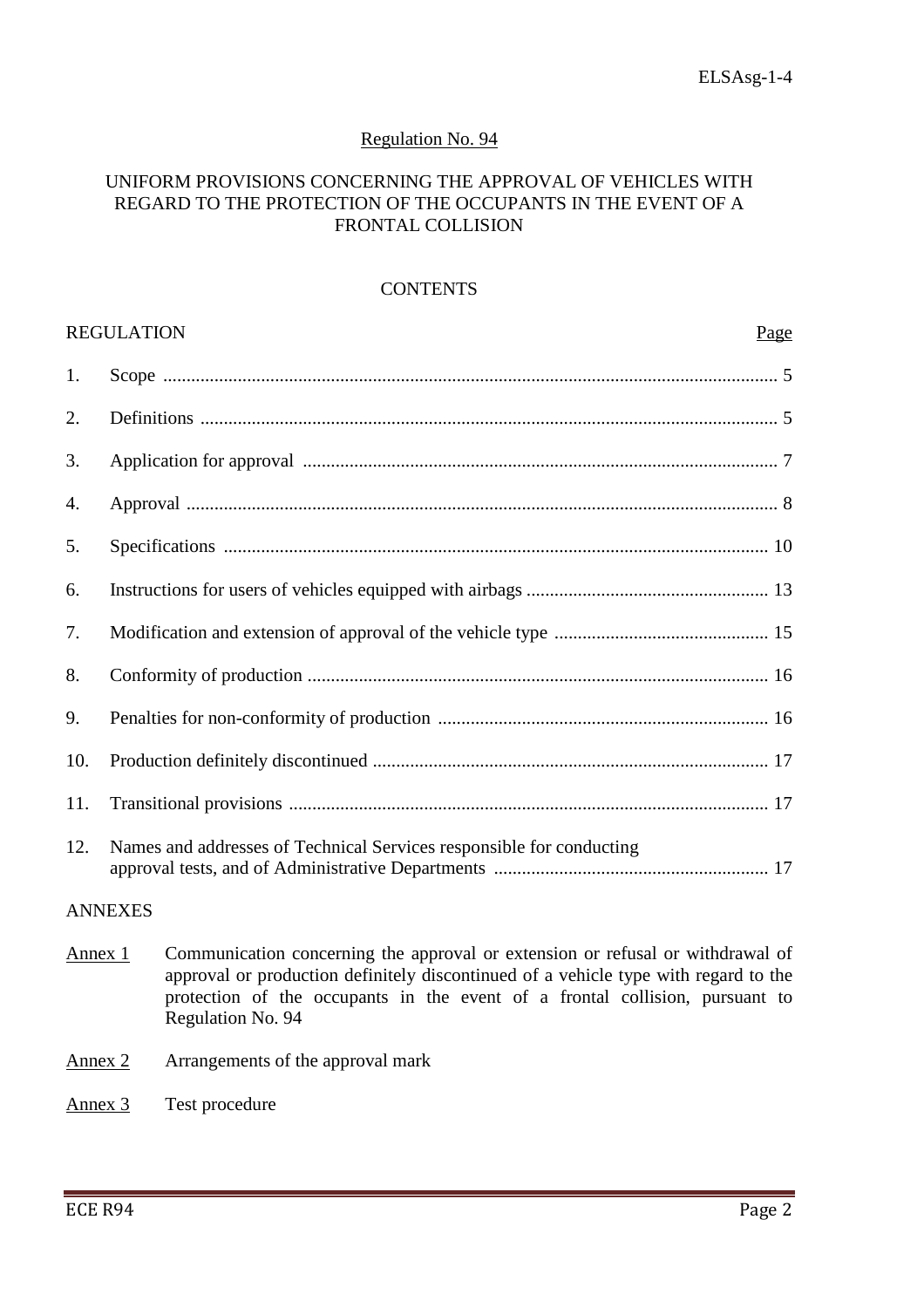# CONTENTS (continued)

- Annex 4 Determination of performance criteria
- Annex 5 Arrangement and installation of dummies and adjustment of restraint systems
- Annex 6 Procedure for determining the "H" point and the actual torso angle for seating positions in motor vehicles

| <u>Appendix 1</u> | - Description of the three-dimensional "H" point machine |
|-------------------|----------------------------------------------------------|
| <u>Appendix 2</u> | - Three-dimensional reference system                     |
| <u>Appendix 3</u> | - Reference data concerning seating positions            |

- Annex 7 Test procedure with trolley
	- Appendix Equivalence curve Tolerance band for curve  $\Delta V = f(t)$
- Annex 8 Technique of measurement in measurement tests: instrumentation
- Annex 9 Definition of the deformable barrier
- Annex 10 Certification procedure for the dummy lower leg and foot

# **Annex 11 - ELECTRIC SAFETY – TEST PROCEDURES Appendix 1 - Protection degrees**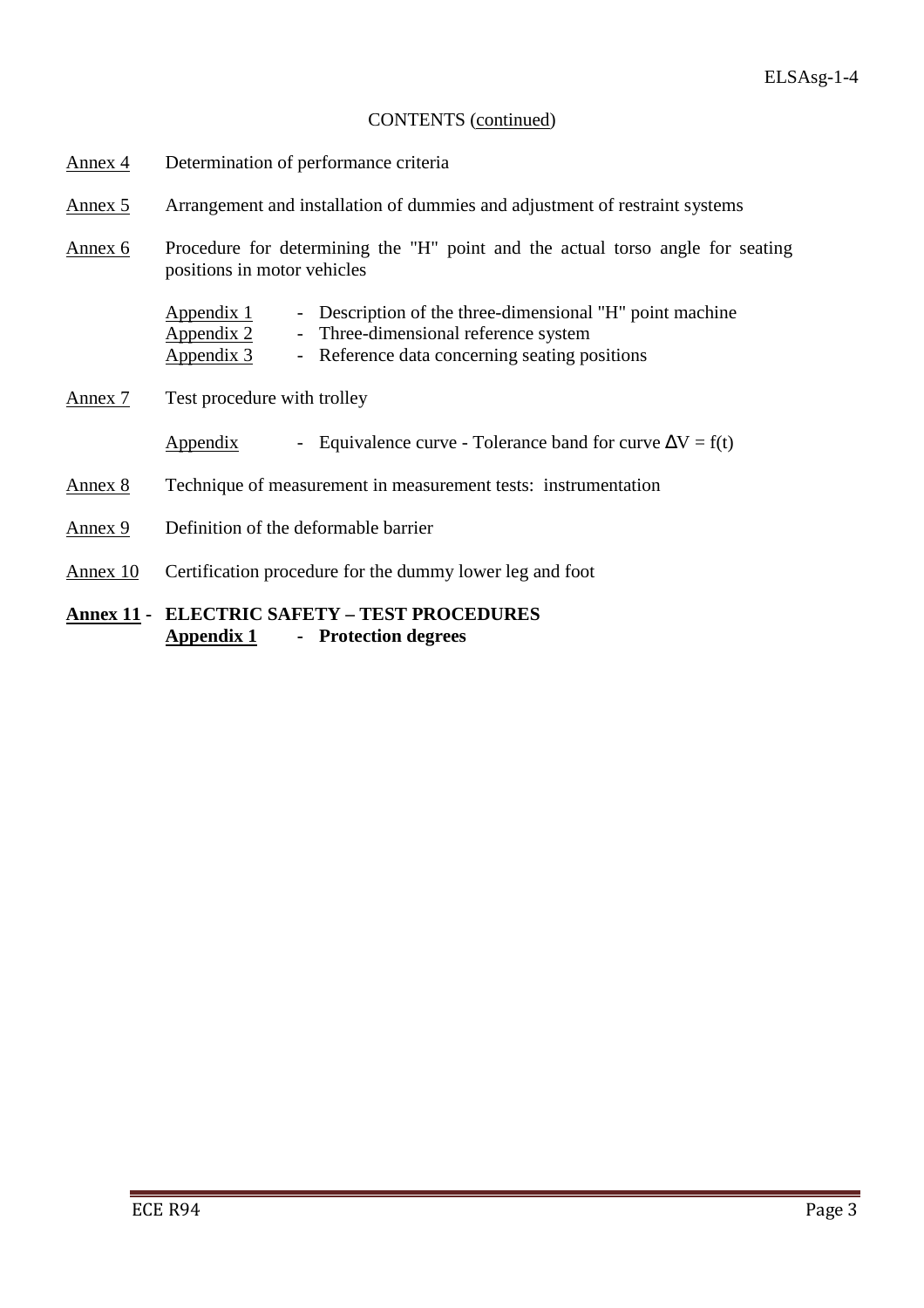## 1. SCOPE

This Regulation applies to vehicles of category  $M_1$  1/ of a total permissible mass not exceeding 2.5 tonnes; other vehicles may be approved at the request of the manufacturer.

2. DEFINITIONS

For the purposes of this Regulation:

- 2.1. "Protective system" means interior fittings and devices intended to restrain the occupants and contribute towards ensuring compliance with the requirements set out in paragraph 5. below;
- 2.2. "Type of protective system" means a category of protective devices which do not differ in such essential respects as:

 Their technology; Their geometry; Their constituent materials;

- 2.3. "Vehicle width" means the distance between two planes parallel to the longitudinal median plane (of the vehicle) and touching the vehicle on either side of the said plane but excluding the rear-view mirrors, side marker lamps, tyre pressure indicators, direction indicator lamps, position lamps, flexible mud-guards and the deflected part of the tyre side-walls immediately above the point of contact with the ground;
- 2.4. "Overlap" means the percentage of the vehicle width directly in line with the barrier face;
- 2.5. "Deformable barrier face" means a crushable section mounted on the front of a rigid block;
- 2.6. "Vehicle type" means a category of power-driven vehicles which do not differ in such essential respects as:
- 2.6.1. The length and width of the vehicle, in so far as they have a negative effect on the results of the impact test prescribed in this Regulation,
- 2.6.2. The structure, dimensions, lines and materials of the part of the vehicle forward of the transverse plane through the "R" point of the driver's seat, in so far as they have a negative effect on the results of the impact test prescribed in this Regulation,

 $\overline{a}$ 

<sup>1</sup>/ As defined in Annex 7 to the Consolidated Resolution on the Construction of Vehicles (R.E.3), (TRANS/WP.29/78/Rev.1/Amend.2 as last amended by its Amendment 4).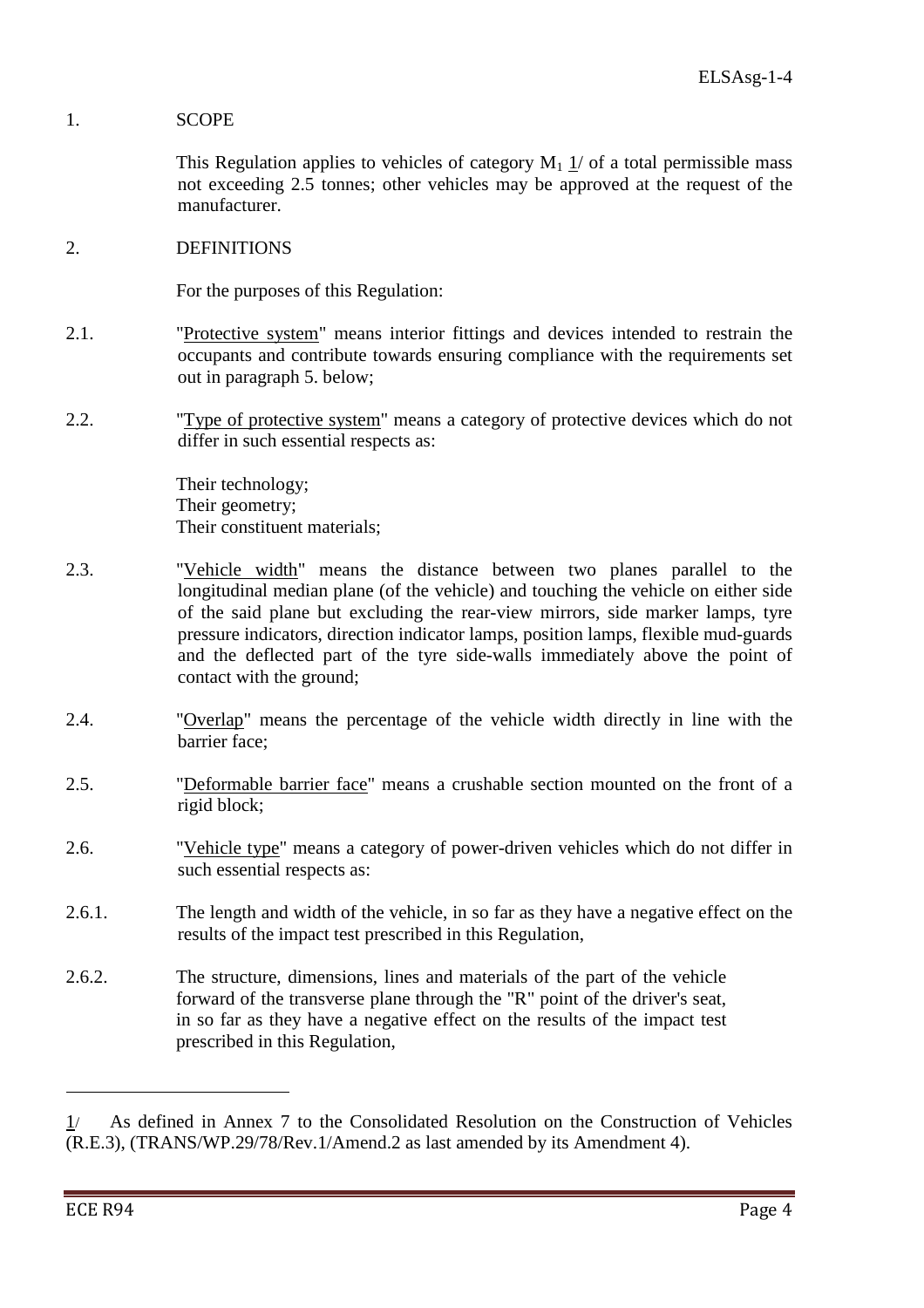- 2.6.3. The lines and inside dimensions of the passenger compartment and the type of protective system, in so far as they have a negative effect on the results of the impact test prescribed in this Regulation,
- 2.6.4. The siting (front, rear or centre) and the orientation (transversal or longitudinal) of the engine,
- 2.6.5. The unladen mass, in so far as there is a negative effect on the result of the impact test prescribed in this Regulation,
- 2.6.6. The optional arrangements or fittings provided by the manufacturer, in so far as they have a negative effect on the result of the impact test prescribed in this Regulation,

#### **[2.6.7. The place of the RESS.]**

- 2.7. Passenger compartment means the space for occupant accommodation, bounded by the roof, floor, side walls, doors, outside glazing and front bulkhead and the plane of the rear compartment bulkhead or the plane of the rear-seat back support,
- **[2.7.1 For vehicles with electric powertrain, passenger compartment means the space for occupant accommodation, bounded by the roof, floor, side walls, doors, outside glazing and front bulkhead and the plane of the rear compartment bulkhead or the plane of the rear-seat back support, or rear gate, as well as by the barriers and enclosures provided for protecting from direct contact with high voltage live parts.]**
- 2.8. ""R" point" means a reference point defined for each seat by the manufacturer in relation to the vehicle's structure, as indicated in Annex 6;
- 2.9. ""H" point" means a reference point determined for each seat by the testing service responsible for approval, in accordance with the procedure described in Annex 6;
- 2.10. "Unladen kerb mass" means the mass of the vehicle in running order, unoccupied and unladen but complete with fuel, coolant, lubricant, tools and a spare wheel (if these are provided as standard equipment by the vehicle manufacturer).
- 2.11. "Airbag" means a device installed to supplement safety belts and restraint systems in power-driven vehicles, i.e. systems which, in the event of a severe impact affecting the vehicle, automatically deploy a flexible structure intended to limit, by compression of the gas contained within it, the gravity of the contacts of one or more parts of the body of an occupant of the vehicle with the interior of the passenger compartment.
- 2.12. "Passenger airbag" means an airbag assembly intended to protect occupant(s) in seats other than the driver's in the event of a frontal collision.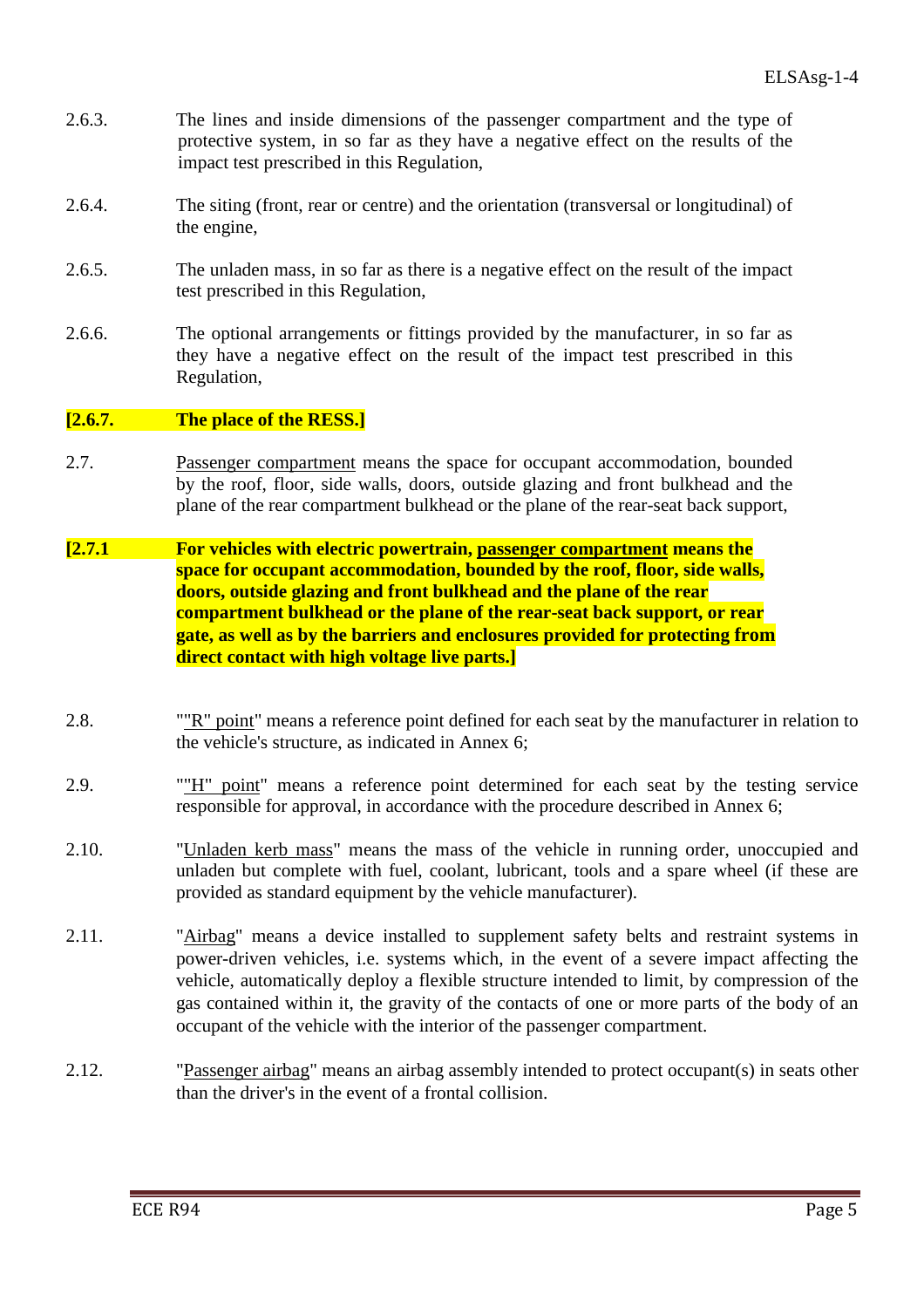| 2.13. | "Child restraint" means an arrangement of components which may comprise a<br>combination of straps or flexible components with a securing buckle, adjusting<br>devices, attachments, and in some cases a supplementary chair and/or an impact<br>shield, capable of being anchored to a power driven vehicle. It is so designed as to<br>diminish the risk of injury to the wearer, in the event of a collision or of abrupt<br>deceleration of the vehicle by limiting the mobility of the wearer's body. |
|-------|------------------------------------------------------------------------------------------------------------------------------------------------------------------------------------------------------------------------------------------------------------------------------------------------------------------------------------------------------------------------------------------------------------------------------------------------------------------------------------------------------------|
| 2.14. | "Rearward-facing" means facing in the direction opposite to the normal direction<br>of travel of the vehicle.                                                                                                                                                                                                                                                                                                                                                                                              |
| 2.15. | "Electric power train" means the electrical circuit which includes the<br>traction motor(s), and may include the RESS, the electric energy conversion<br>system, the electronic converters, the associated wiring harness and<br>connectors, and the coupling system for charging the RESS.                                                                                                                                                                                                                |
| 2.16. | "RESS" means rechargeable energy storage system that provides the<br>electric energy for propulsion.                                                                                                                                                                                                                                                                                                                                                                                                       |
| 2.17. | "Electric Energy-conversion system" means a system (e.g. fuel cell)<br>that generates and provides electric energy for electric propulsion.                                                                                                                                                                                                                                                                                                                                                                |
| 2.18. | "Electronic converter" means a device capable of controlling and/or<br>converting electric power for electric propulsion.                                                                                                                                                                                                                                                                                                                                                                                  |
| 2.19. | "Coupling system for charging the rechargeable energy storage<br>system (RESS)" means the electrical circuit used for charging the<br>RESS from an external electric power supply including the vehicle<br>inlet.                                                                                                                                                                                                                                                                                          |
| 2.20. | "Direct contact" means the contact of persons with live parts.                                                                                                                                                                                                                                                                                                                                                                                                                                             |
| 2.21. | "Live parts" means conductive part(s) intended to be electrically<br>energized in normal use.                                                                                                                                                                                                                                                                                                                                                                                                              |
| 2.22. | "Indirect contact" means the contact of persons with exposed conductive<br>parts.                                                                                                                                                                                                                                                                                                                                                                                                                          |
| 2.23. | "Protection degree" means the Protection provided by a<br>barrier/enclosure related to the contact with live parts by a test<br>probe, such as a test finger (IPXXB) as defined in Appendix 1 of<br>Annex 11.                                                                                                                                                                                                                                                                                              |
| 2.24. | "Exposed conductive part" means the conductive part which can be<br>touched under the provisions of the protection degree IPXXB, and<br>which becomes electrically energized under isolation failure<br>conditions.                                                                                                                                                                                                                                                                                        |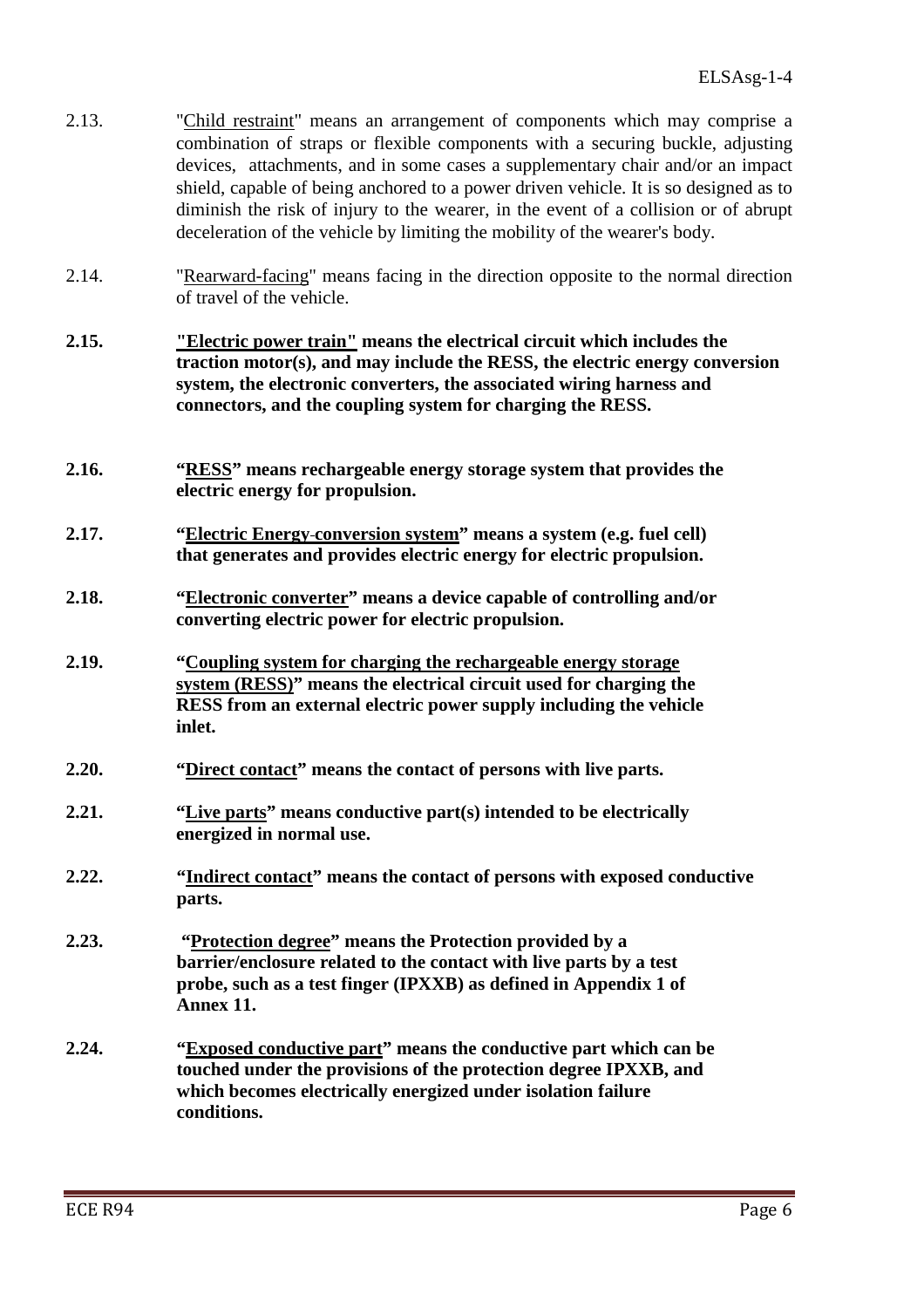- **2.25. "Electrical circuit" means an assembly of connected live parts which is designed to be electrically energized in normal operation.**
- **2.26. "Working voltage" means the highest value of an electrical circuit voltage root-mean-square (rms), specified by the manufacturer, which may occur between any conductive parts in open circuit conditions or under normal operating conditions. If the electrical circuit is divided by galvanic isolation, the working voltage is defined for each divided circuit, respectively.**
- **2.27. "Electrical chassis" means a set made of conductive parts electrically linked together, whose potential is taken as reference.**
- **2.28. ["Protection Barrier / Protection Shielding / Shielding / Barrier-el/ High Voltage Protection]" means the part providing protection against direct contact to the live parts from any direction of access."**
- **2.29. Enclosure" means the part enclosing the internal units and providing protection against direct contact from any direction of access.**
- **2.30. "High Voltage" means classification of an electric component or circuit, if it's working voltage is > 60 V and**  $\leq$  **1500 V DC or > 30 V and**  $\leq$  **1000 V AC root mean square (rms).**
- **2.31. "High Voltage Bus" means the electrical circuit, including the coupling system for charging the RESS that operates on high voltage.**

## 3. APPLICATION FOR APPROVAL

- 3.1. The application for approval of a vehicle type with regard to the protection of the occupants of the front seats in the event of a frontal collision shall be submitted by the vehicle manufacturer or by his duly accredited representative.
- 3.2. It shall be accompanied by the undermentioned documents in triplicate and following particulars:
- 3.2.1. A detailed description of the vehicle type with respect to its structure, dimensions, lines and constituent materials;
- 3.2.2. Photographs, and/or diagrams and drawings of the vehicle showing the vehicle type in front, side and rear elevation and design details of the forward part of the structure;
- 3.2.3. Particulars of the vehicle's unladen kerb mass;
- 3.2.4. The lines and inside dimensions of the passenger compartment;
- 3.2.5. A description of the interior fittings and protective systems installed in the vehicle.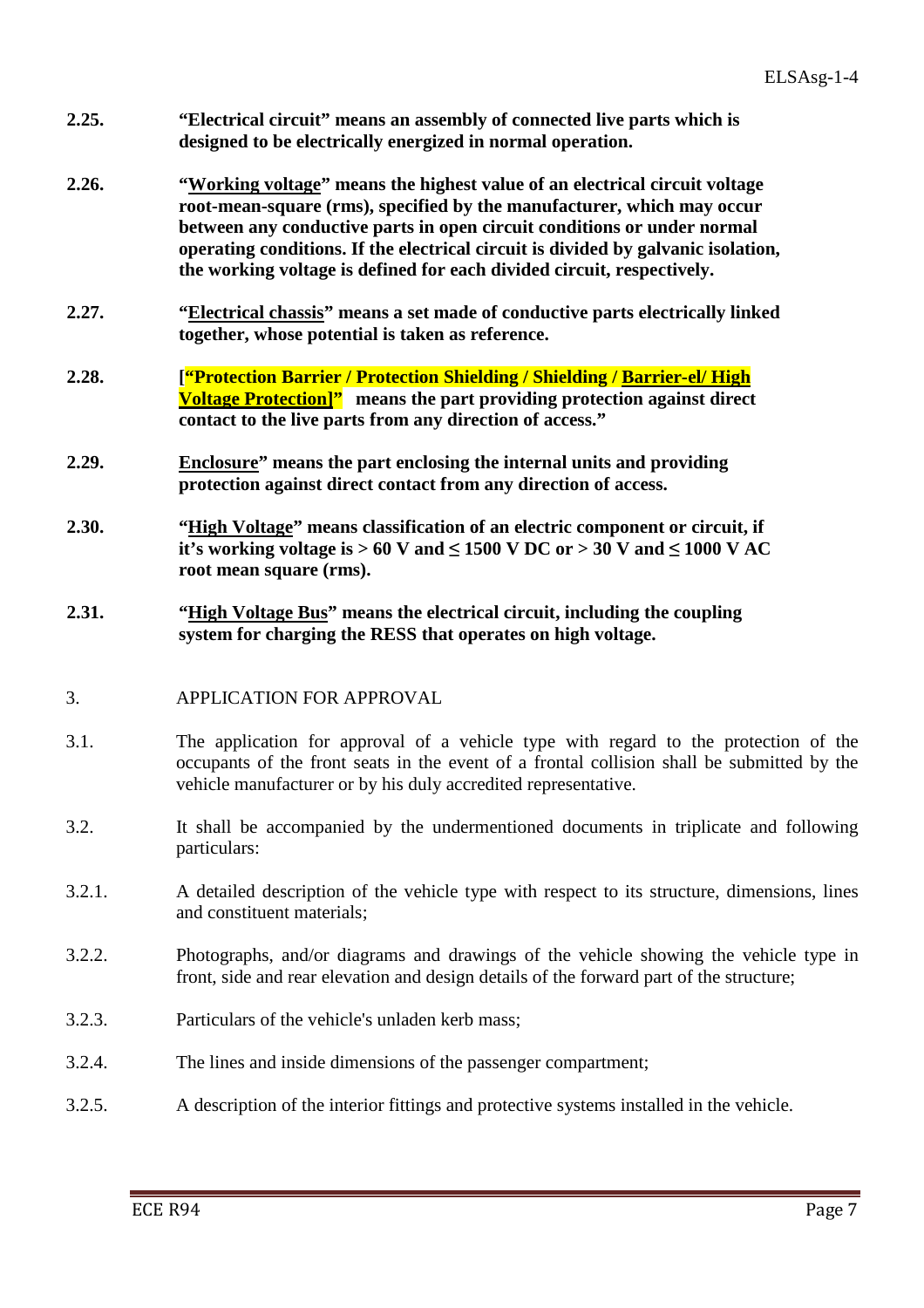# **3.2.6 General description of the RESS type, [location] and the electric powertrain (e.g. hybrid, electric)**

- 3.3. The applicant for approval shall be entitled to present any data and results of tests carried out which make it possible to establish that compliance with the requirements can be achieved with a sufficient degree of confidence.
- 3.4. A vehicle which is representative of the type to be approved shall be submitted to the Technical Service responsible for conducting the approval tests.
- 3.4.1. A vehicle not comprising all the components proper to the type may be accepted for test provided that it can be shown that the absence of the components omitted has no detrimental effect on the results of the test in so far as the requirements of this Regulation are concerned.
- 3.4.2. It shall be the responsibility of the applicant for approval to show that the application of paragraph 3.4.1. is compatible with compliance with the requirements of this Regulation.
- 4. APPROVAL

…………

- 5. SPECIFICATIONS
- 5.1. General specifications applicable to all tests
- 5.1.1. The "H" point for each seat shall be determined in accordance with the procedure described in Annex 6.
- 5.1.2. When the protective system for the front seating positions includes belts, the belt components shall meet the requirements of Regulation No. 16.
- 5.1.3. Seating positions where a dummy is installed and the protective system includes belts, shall be provided with anchorage points conforming to Regulation No. 14.
- 5.2. Specifications

 The test of the vehicle carried out in accordance with the method described in Annex 3 shall be considered satisfactory if all the conditions set out in paragraphs 5.2.1. to **5.2.8.** below are all satisfied at the same time.

5.2.1. The performance criteria recorded, in accordance with Annex 8, on the dummies in the front outboard seats shall meet the following conditions: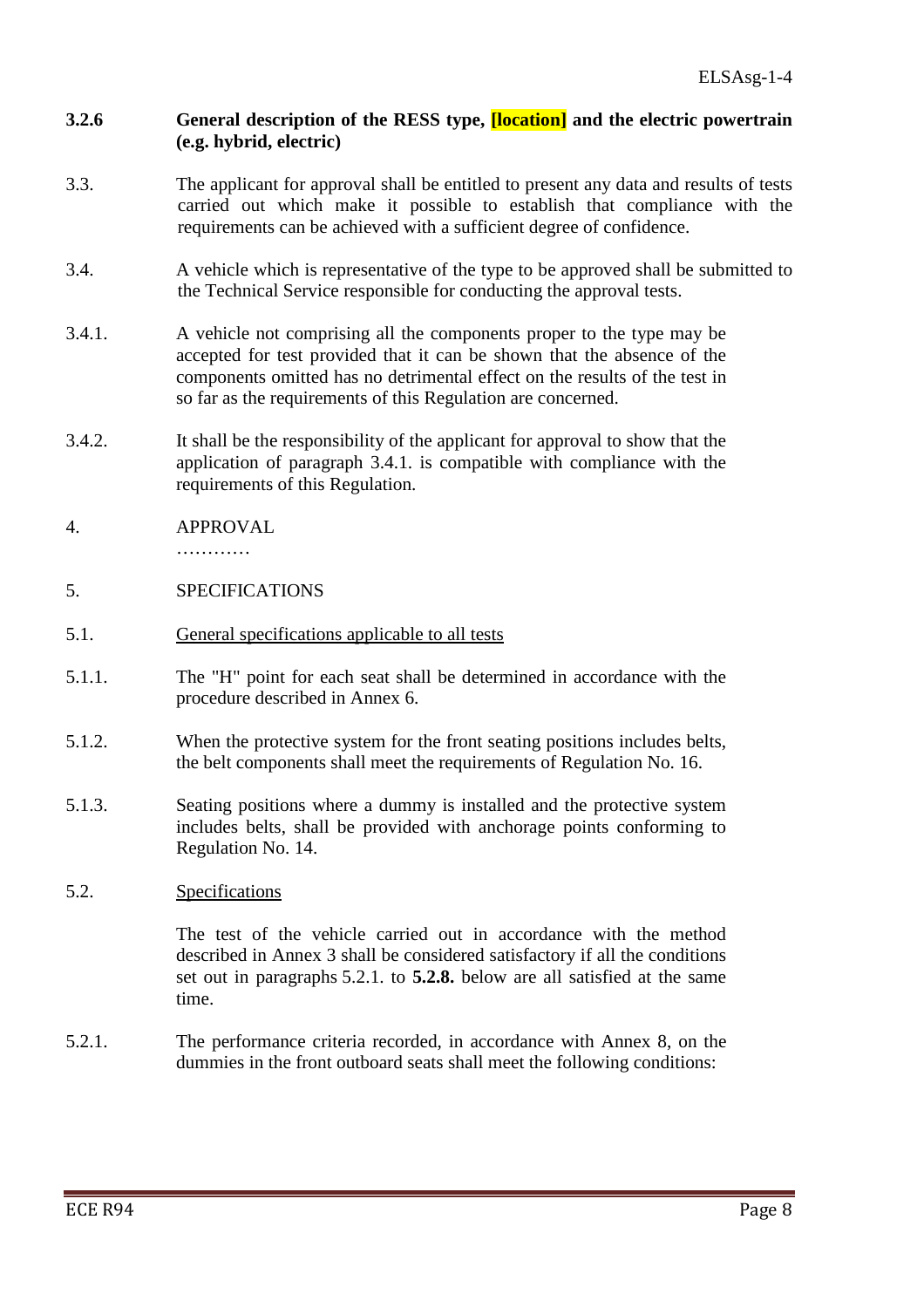- 5.2.1.1. The head performance criterion (HPC) shall not exceed 1000 and the resultant head acceleration shall not exceed 80 g for more than 3 ms. The latter shall be calculated cumulatively, excluding rebound movement of the head;
- 5.2.1.2. The neck injury criteria (NIC) shall not exceed the values shown in Figures 1 and 2 2/;

# Figure 1

## Neck tension criterion

………

# Figure 2

#### Neck shear criterion

………

- 5.2.1.3. The neck bending moment about the y axis shall no exceed 57 Nm in extension 3/;
- 5.2.1.4. The thorax compression criterion (ThCC) shall not exceed 50 mm;
- 5.2.1.5. The viscous criterion  $(V * C)$  for the thorax shall not exceed 1,0 m/s;
- 5.2.1.6. The femur force criterion (FFC) shall not exceed the force-time performance criterion shown in Figure 3;

## Figure 3

## Femur force criterion

…………

- 5.2.1.7. The tibia compression force criterion (TCFC) shall not exceed 8 kN;
- 5.2.1.8. The tibia index (TI), measured at the top and bottom of each tibia, shall not exceed 1,3 at either location;
- 5.2.1.9. The movement of the sliding knee joints shall not exceed 15 mm.

 $\overline{a}$ 

<sup>2/</sup> Until 1 October 1998, the values obtained for the neck shall not be pass/fail criteria for the purposes of granting approval. The results obtained shall be recorded in the test report and be collected by the Approval Authority. After this date, the values specified in this paragraph shall apply as pass/fail criteria unless or until alternative values are adopted.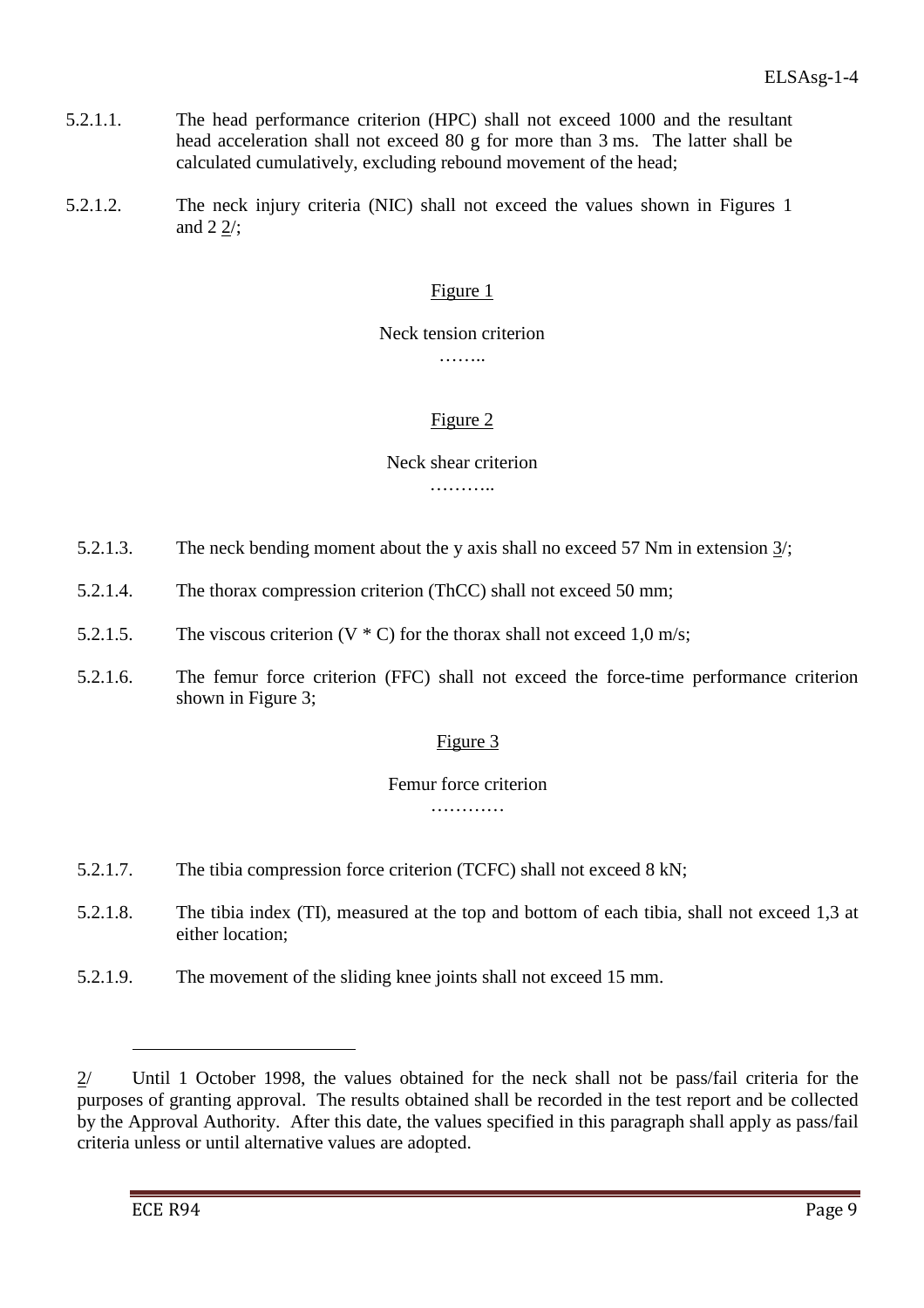- 5.2.2. Residual steering wheel displacement, measured at the centre of the steering wheel hub, shall not exceed 80 mm in the upwards vertical direction and 100 mm in the rearward horizontal direction.
- 5.2.3. During the test no door shall open.
- 5.2.4. During the test no locking of the locking systems of the front doors shall occur.
- 5.2.5. After the impact, it shall be possible, without the use of tools, except for those necessary to support the weight of the dummy:
- 5.2.5.1. To open at least one door, if there is one, per row of seats and, where there is no such door, to move the seats or tilt their backrests as necessary to allow the evacuation of all the occupants; this is, however, only applicable to vehicles having a roof of rigid construction;
- 5.2.5.2 To release the dummies from their restraint system which, if locked, shall be capable of being released by a maximum force of 60 N on the centre of the release control;
- 5.2.5.3. To remove the dummies from the vehicle without adjustment of the seats.
- 5.2.6. In the case of a vehicle propelled by liquid fuel, no more than slight leakage of liquid from the fuel feed installation shall occur on collision.
- 5.2.7. If there is continuous leakage of liquid from the fuel-feed installation after the collision, the rate of leakage shall not exceed 30 g/min; if the liquid from the fuel-feed system mixes with liquids from the other systems and the various liquids cannot easily be separated and identified, all the liquids collected shall be taken into account in evaluating the continuous leakage.
- **5.2.8. The electric power train, the high voltage components and systems which are galvanically connected to the high voltage bus of the electric power train meet the following conditions:**
- **5.2.8.1. Not more than [5.0] litres of liquid except coolant from RESS shall spill outside the passenger compartment, and no visible trace of liquid except coolant from RESS shall spill into the passenger compartment, within 30 minutes after a barrier impact test. Compliance may be demonstrated by test or analysis.**

 **If the spilled liquid cannot clearly be identified as coolant, the entire amount of liquid should be considered.**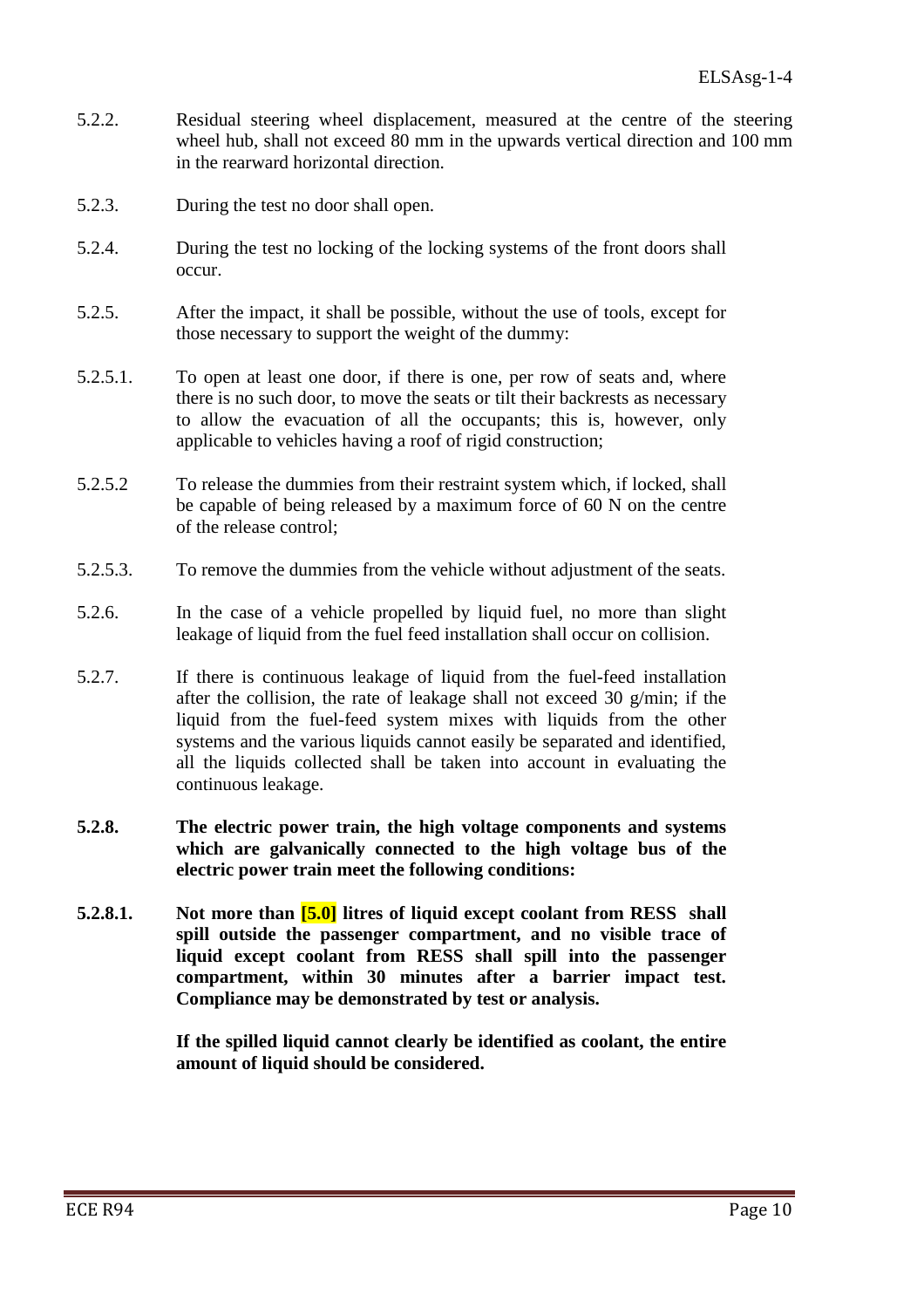- **5.2.8.2. RESS located inside the passenger compartment must remain in the installed location and RESS components shall remain inside RESS. No part of any RESS that is located outside the passenger compartment shall enter the passenger compartment during the test procedures, as determined by visual inspection.**
- **5.2.8.3. After the test, at least one of the following criteria specified in paragraph 5.2.8.3.1 thorough paragraph 5.2.8.3.4 shall be met. If the vehicle has an automatic disconnect function, the criteria shall be applied to each divided portion individually.**

#### **5.2.8.3.1. Isolation Resistance:**

 **If the electrical circuit divided by the disconnect function includes AC circuit, this part of the high voltage bus/portion shall be considered as an AC high voltage bus/portion.** 

 **If the electrical circuit divided by the disconnect function doesn't include AC circuit, this part of the high voltage bus/portion shall be considered as a DC high voltage bus/portion.** 

 **If there is any live part of the high voltage system which does not meet the requirements under the provision of IPXXB** 

- **for AC high voltage buses/portions, isolation resistance between the high voltage bus/portion and the electrical chassis shall have minimum value of 500 ohms/volt of working voltage;**
- **for DC portion of the high voltage buses/portions after crash, isolation resistance between the high voltage bus/portion and the electrical chassis shall have minimum value of 100 ohms/volt of working voltage.**
- **5.2.8.3.2. Voltage**

 **For AC high voltage buses/portions, voltage of the bus/portion shall be equal to or less than 30 VAC.** 

 **For DC high voltage buses/portions, voltage of the bus/portion shall be equal to or less than 60 VDC** 

#### **5.2.8.3.3. Energy Energy on the high voltage bus/portion shall be less than 0.2 Joules.**

- **5.2.8.3.4. Physical Protection**
- **5.2.8.3.4.1 For protection of live parts, the protection degree IPXXB shall be provided.**
- **5.2.8.3.4.2 For protection against indirect contact with live parts, all exposed conductive parts shall be securely connected to the electrical chassis such that no dangerous potentials are produced.**

 **The requirements shall be considered to be fulfilled if the resistance between the electrical chassis and all exposed conductive parts shall be less than 0.1 ohm, which is measured when there is a current flow of at least 0.2 amps.**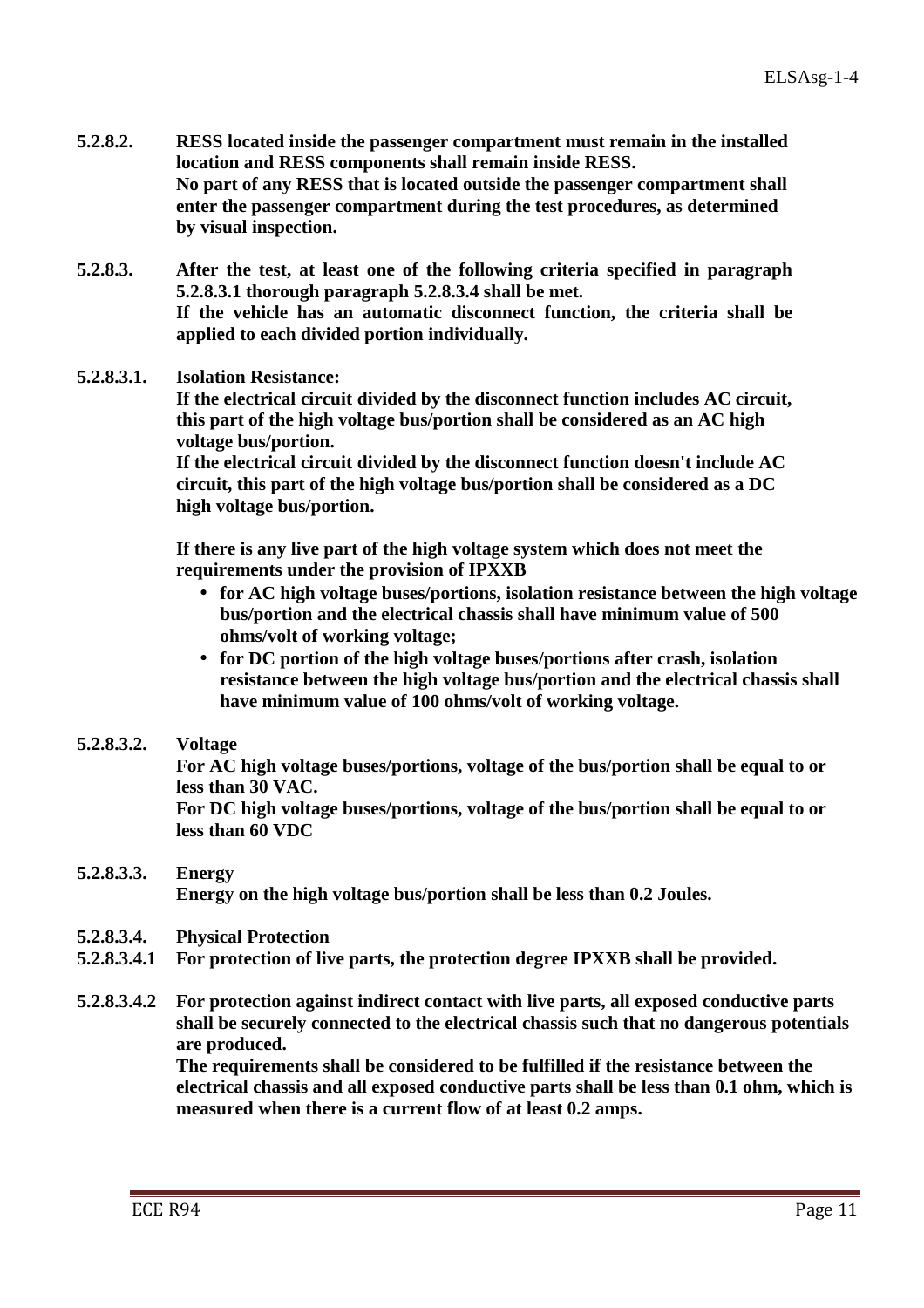**The said resistance shall be regarded as lower than 0.1 ohm when it is clearly evident that the DC electrical connection has been established adequately and securely by welding.** 

- 6. INSTRUCTIONS FOR USERS OF VEHICLES EQUIPPED WITH AIRBAGS ……
- 7. MODIFICATION AND EXTENSION OF APPROVAL OF THE VEHICLE TYPE

………

8. CONFORMITY OF PRODUCTION

………

9. PENALTIES FOR NON-CONFORMITY OF PRODUCTION

………

………

- 10. PRODUCTION DEFINITELY DISCONTINUED
- 11. TRANSITIONAL PROVISIONS

………

12. NAMES AND ADDRESSES OF TECHNICAL SERVICES RESPONSIBLE FOR CONDUCTING APPROVAL TESTS, AND OF ADMINISTRATIVE DEPARTMENTS

………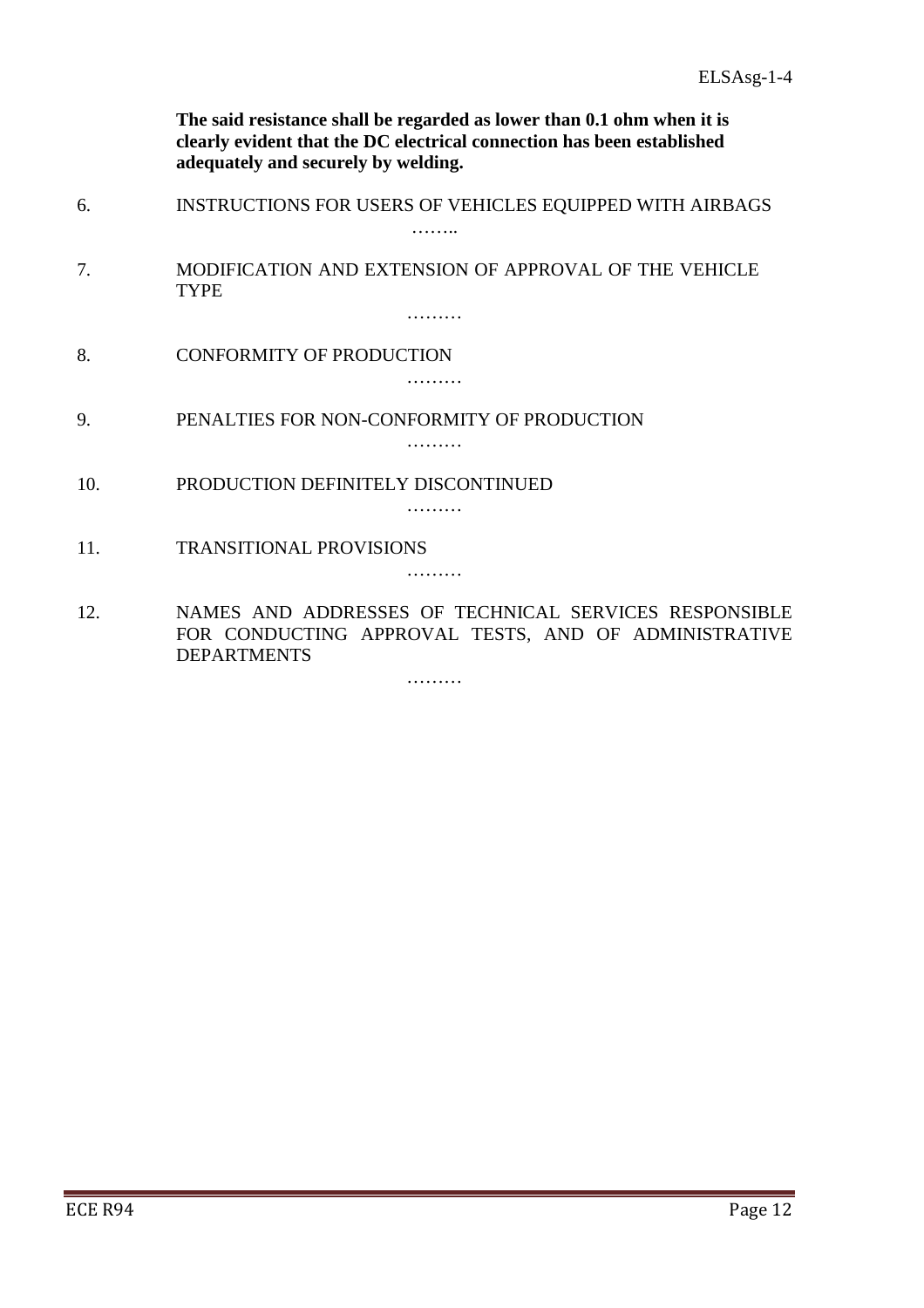Annex 1

## **COMMUNICATION**

(Maximum format: A4 (210 x 297 mm))

 $\mathbf 1$ 

issued by : Name of administration: ...................................... ...................................... ......................................

### concerning: 2/ APPROVAL GRANTED APPROVAL EXTENDED APPROVAL REFUSED APPROVAL WITHDRAWN PRODUCTION DEFINITELY DISCONTINUED

of a vehicle type with regard to the protection of the occupants in the event of a frontal collision, pursuant to Regulation No. 94

|      |                                                                                       | Extension No.: |
|------|---------------------------------------------------------------------------------------|----------------|
| 1.   |                                                                                       |                |
| 2.   |                                                                                       |                |
| 3.   |                                                                                       |                |
| 4.   | If applicable, name and address of manufacturer's representative                      |                |
| 5.   | Brief description of the vehicle type as regards its structure, dimensions, lines and |                |
| 5.1. |                                                                                       |                |
|      | 5.2. Description of interior arrangements or fittings that might affect the tests     |                |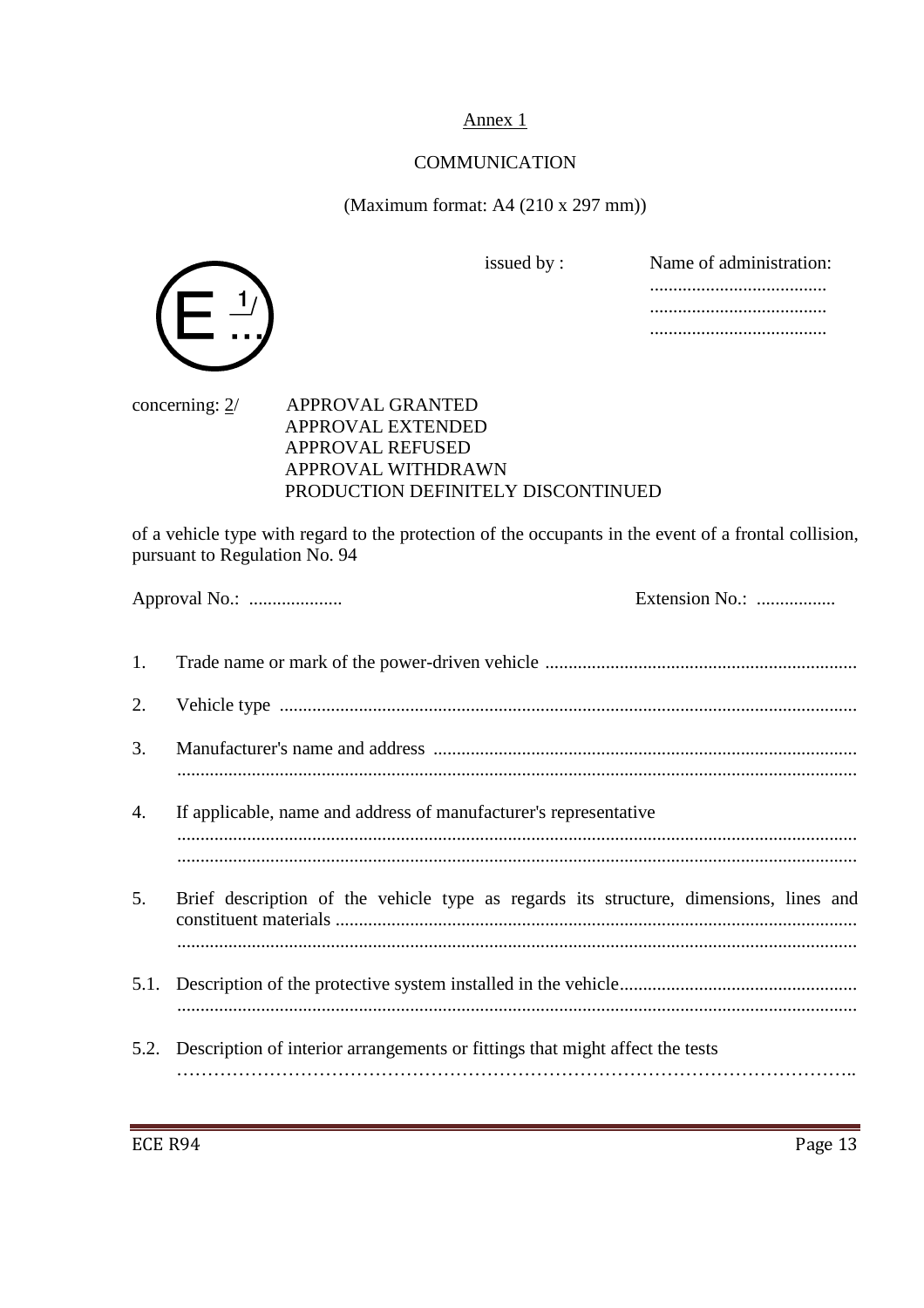| 5.3 |                                                                                                                                                                                                                                                  |
|-----|--------------------------------------------------------------------------------------------------------------------------------------------------------------------------------------------------------------------------------------------------|
| 6.  | Site of engine: forward/rear/central $2/$                                                                                                                                                                                                        |
| 7.  | Drive: front-wheel: rear-wheel 2/                                                                                                                                                                                                                |
| 8.  | Mass of vehicle submitted for testing:                                                                                                                                                                                                           |
| 9.  |                                                                                                                                                                                                                                                  |
| 10. |                                                                                                                                                                                                                                                  |
| 11. |                                                                                                                                                                                                                                                  |
| 12. |                                                                                                                                                                                                                                                  |
| 13. | Approval granted/refused/extended/withdrawn 2/                                                                                                                                                                                                   |
| 14. |                                                                                                                                                                                                                                                  |
| 15. |                                                                                                                                                                                                                                                  |
| 16. |                                                                                                                                                                                                                                                  |
| 17. |                                                                                                                                                                                                                                                  |
| 18. | The following documents, bearing the approval number shown above, are<br>(Photographs and/or diagrams and drawings permitting the basic identification of<br>the type(s) of vehicle and its possible variants which are covered by the approval) |
| 1/  | Distinguishing number of the country which has<br>granted/extended/refused/withdrawn approval (see approval provisions in the                                                                                                                    |

 $2^{\prime}$  Strike out what does not apply.

granted/extended/refused/withdrawn approval (see approval provisions in the grande Core.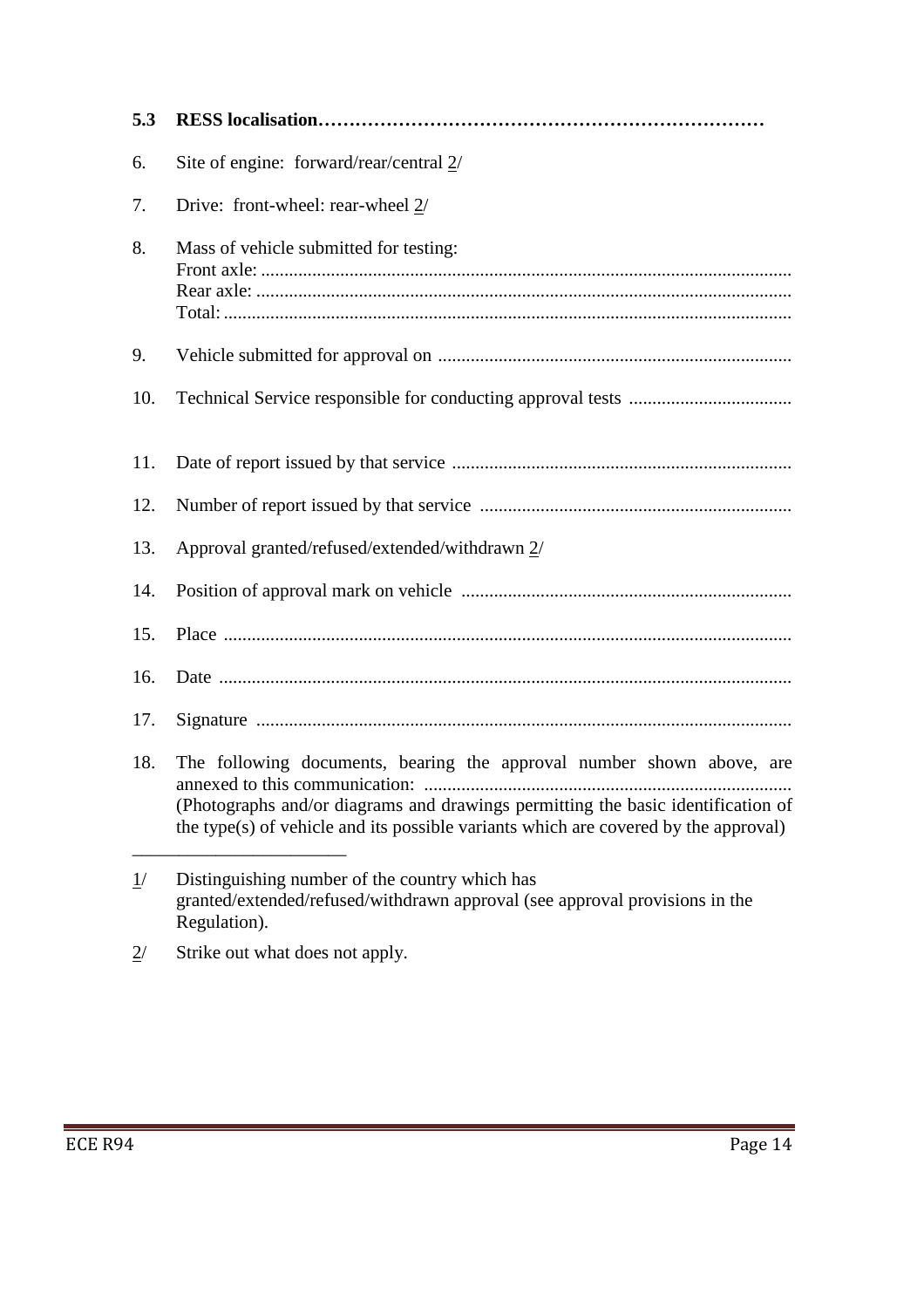## Annex 2

#### ARRANGEMENTS OF THE APPROVAL MARK

# Annex 3

## TEST PROCEDURE

#### 1. INSTALLATION AND PREPARATION OF THE VEHICLE

1.1. Testing ground

 The test area shall be large enough to accommodate the run-up track, barrier and technical installations necessary for the test. The last part of the track, for at least 5 m before the barrier, shall be horizontal, flat and smooth.

1.2. Barrier

 The front face of the barrier consists of a deformable structure as defined in Annex 9 of this Regulation. The front face of the deformable structure is perpendicular within  $\pm 1^{\circ}$  to the direction of travel of the test vehicle. The barrier is secured to a mass of not less than  $7 \times 10^4$  kg, the front face of which is vertical within  $\pm 1^{\circ}$ . The mass is anchored in the ground or placed on the ground with, if necessary, additional arresting devices to restrict its movement.

1.3. Orientation of the barrier

 The orientation of the barrier is such that the first contact of the vehicle with the barrier is on the steering-column side. Where there is a choice between carrying out the test with a right-hand or left-hand drive vehicle, the test shall be carried out with the less favourable hand of drive as determined by the Technical Service responsible for the tests.

1.3.1. Alignment of the vehicle to the barrier

The vehicle shall overlap the barrier face by 40 per cent  $\pm$  20 mm.

- 1.4. State of vehicle
- 1.4.1. General specification

 The test vehicle shall be representative of the series production, shall include all the equipment normally fitted and shall be in normal running order. Some components may be replaced by equivalent masses where this substitution clearly has no noticeable effect on the results measured under paragraph 6.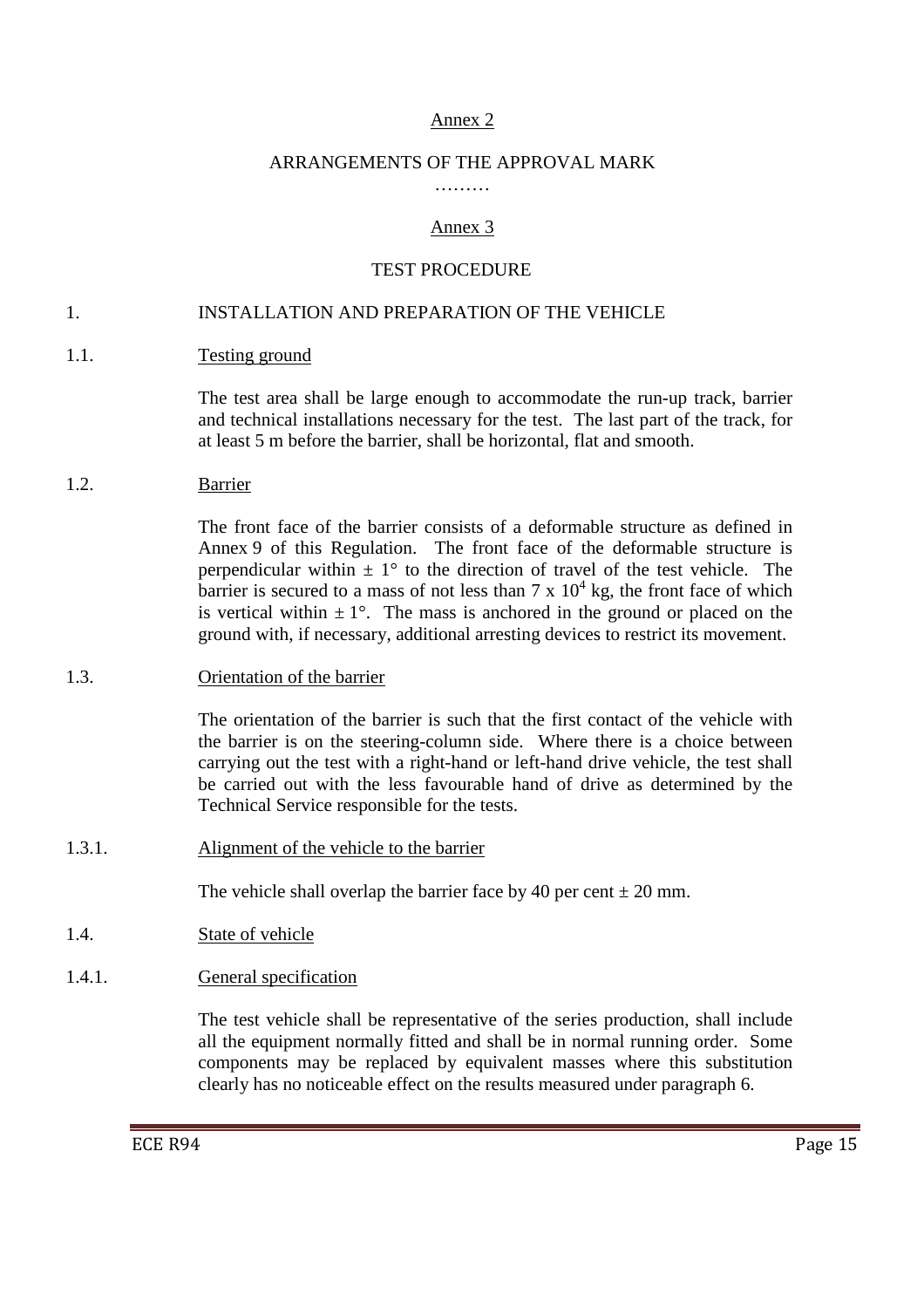- 1.4.2. Mass of vehicle 1.4.2.1. For the test, the mass of the vehicle submitted shall be the unladen kerb mass; 1.4.2.2. The fuel tank shall be filled with water to mass equal to 90 per cent of the mass of a full as specified by the manufacturer with a tolerance of  $\pm 1$  per cent; 1.4.2.3. All the other systems (brake, cooling, ...) may be empty in this case, the mass of the liquids shall be carefully compensated; 1.4.2.4. If the mass of the measuring apparatus on board the vehicle exceeds the 25 kg allowed, it may be compensated by reductions which have no noticeable effect on the results measured under paragraph 6. below. 1.4.2.5. The mass of the measuring apparatus shall not change each axle reference load by more than 5 per cent, each variation not exceeding 20 kg. 1.4.2.6. The mass of the vehicle resulting from the provisions of paragraph 1.4.2.1. above shall be indicated in the report.
- 1.4.3. Passenger compartment adjustments
- 1.4.3.1. Position of steering wheel

 The steering wheel, if adjustable, shall be placed in the normal position indicated by the manufacturer or, failing that, midway between the limits of its range(s) of adjustment. At the end of propelled travel, the steering wheel shall be left free, with its spokes in the position which according to the manufacturer corresponds to straight-ahead travel of the vehicle.

1.4.3.2. Glazing

 The movable glazing of the vehicle shall be in the closed position. For test measurement purposes and in agreement with the manufacturer, it may be lowered, provided that the position of the operating handle corresponds to the closed position.

1.4.3.3. Gear-change lever

The gear-change lever shall be in the neutral position.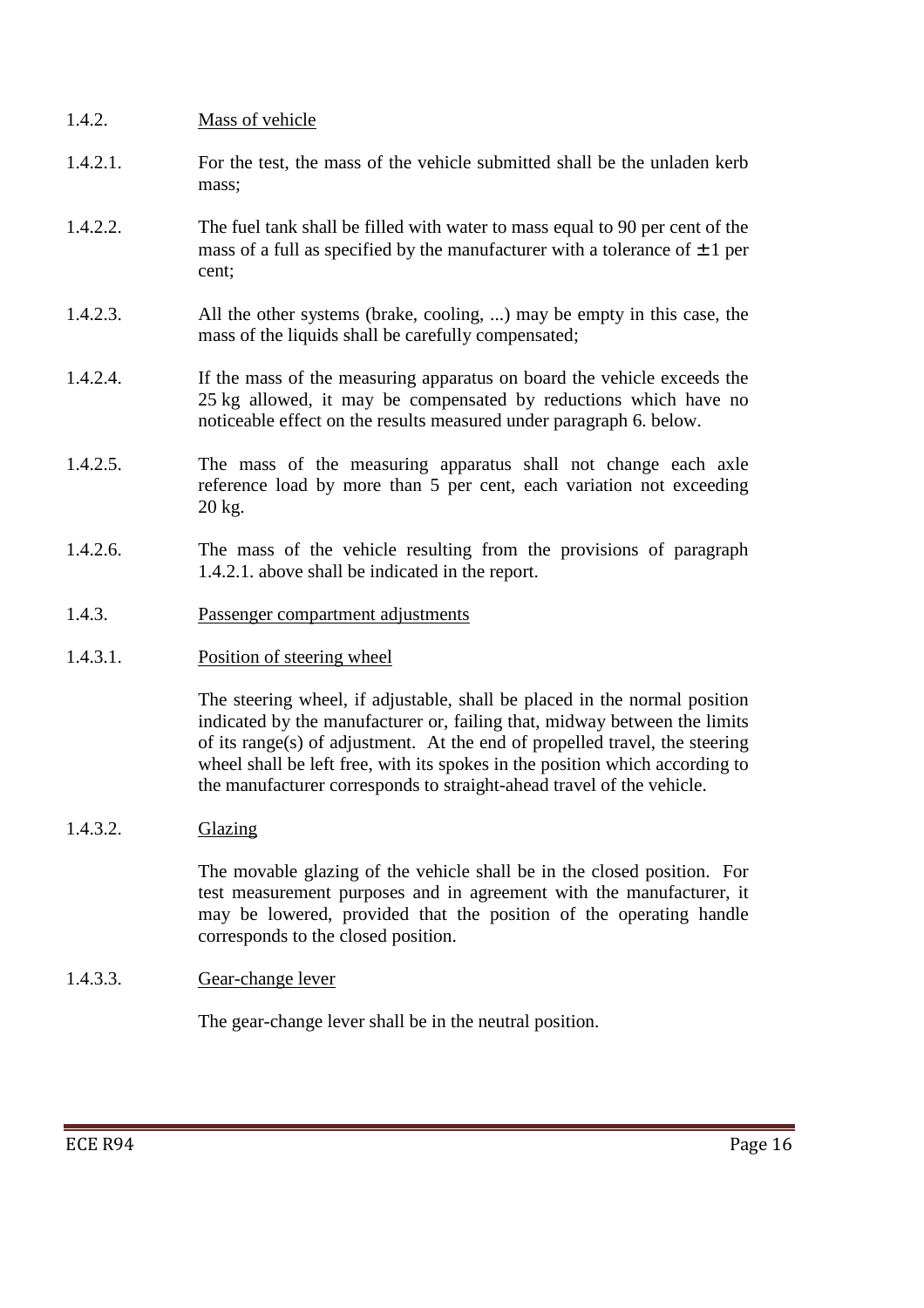| 1.4.3.4.    | Pedals                                                                                                                                                                                                                                                                                                                                             |
|-------------|----------------------------------------------------------------------------------------------------------------------------------------------------------------------------------------------------------------------------------------------------------------------------------------------------------------------------------------------------|
|             | The pedals shall be in their normal position of rest. If adjustable, they shall be set in<br>their mid position unless another position is specified by the manufacturer.                                                                                                                                                                          |
| 1.4.3.5.    | Doors                                                                                                                                                                                                                                                                                                                                              |
|             | The doors shall be closed but not locked.                                                                                                                                                                                                                                                                                                          |
| 1.4.3.6.    | Opening roof                                                                                                                                                                                                                                                                                                                                       |
|             | If an opening or removable roof is fitted, it shall be in place and in the closed position. For<br>test measurement purposes and in agreement with the manufacturer, it may be open.                                                                                                                                                               |
| 1.4.3.7.    | Sun-visor                                                                                                                                                                                                                                                                                                                                          |
|             | The sun-visors shall be in the stowed position.                                                                                                                                                                                                                                                                                                    |
| 1.4.3.8.    | Rear-view mirror                                                                                                                                                                                                                                                                                                                                   |
|             | The interior rear-view mirror shall be in the normal position of use.                                                                                                                                                                                                                                                                              |
| 1.4.3.9.    | Arm-rests                                                                                                                                                                                                                                                                                                                                          |
|             | Arm-rests at the front and rear, if movable, shall be in the lowered position, unless<br>this is prevented by the position of the dummies in the vehicles.                                                                                                                                                                                         |
| 1.4.3.10.   | <b>Head restraints</b>                                                                                                                                                                                                                                                                                                                             |
|             | Head restraints adjustable for height shall be in their uppermost position.                                                                                                                                                                                                                                                                        |
| 1.4.3.11.   | <b>Seats</b>                                                                                                                                                                                                                                                                                                                                       |
| 1.4.3.11.1. | Position of front seats                                                                                                                                                                                                                                                                                                                            |
|             | Seats adjustable longitudinally shall be placed so that their "H" point, determined<br>in accordance with the procedure set out in Annex 6 is in the middle position of<br>travel or in the nearest locking position thereto, and at the height position defined<br>by the manufacturer (if independently adjustable for height). In the case of a |

bench seat, the reference shall be to the "H" point of the driver's place.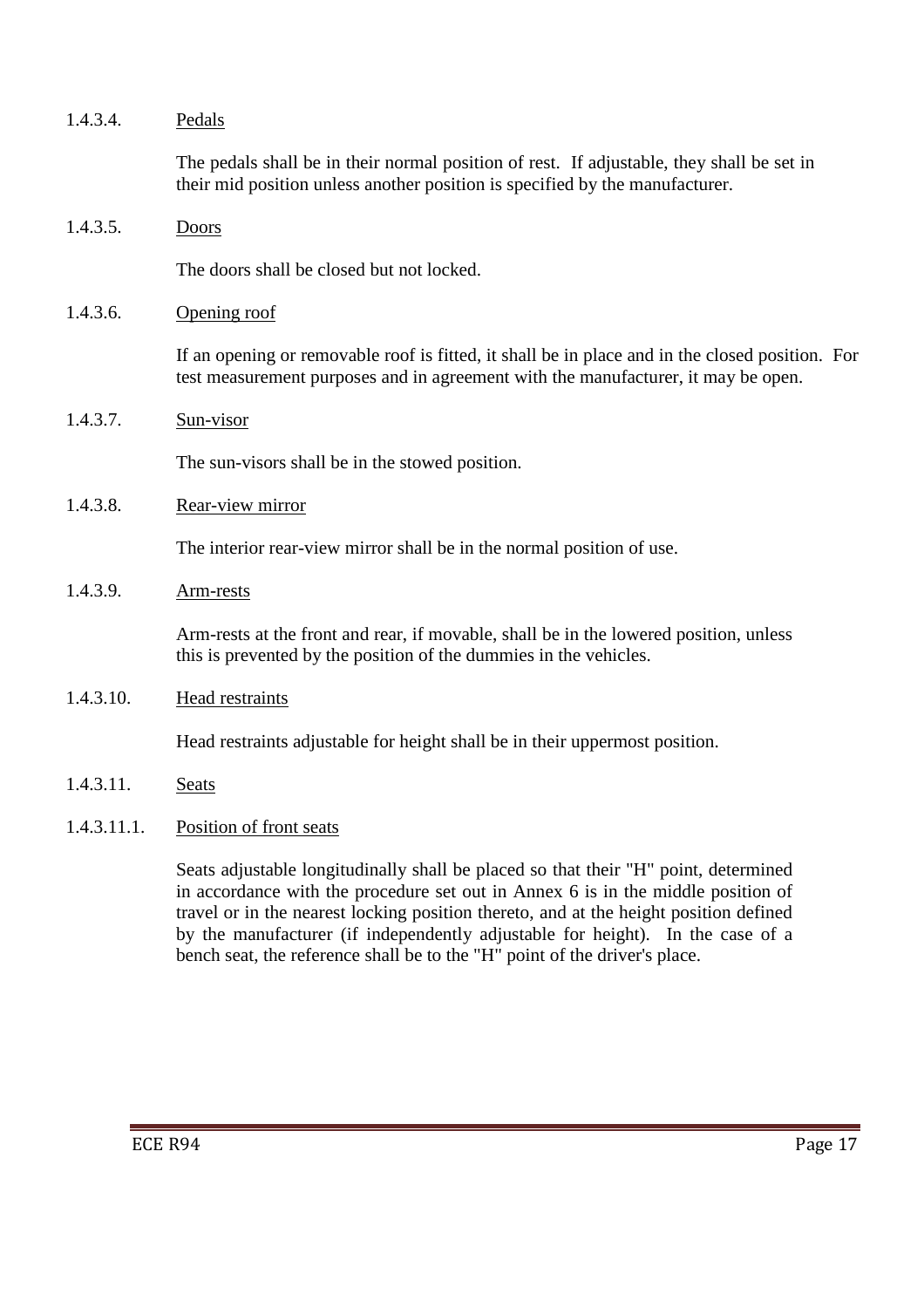### 1.4.3.11.2. Position of the front seat-backs

If adjustable, the seat-backs shall be adjusted so that the resulting inclination of the torso of the dummy is as close as possible to that recommended by the manufacturer for normal use or, in the absence of any particular recommendation by the manufacturer, to 25° towards the rear from the vertical.

1.4.3.11.3. Rear seats

If adjustable, the rear seats or rear bench seats shall be placed in the rearmost position.

# **1.4.4. Electric powertrain adjustments**

# **[1.4.4.1. The high voltage system shall be energized.]**

- **1.4.4.2. The RESS shall be at a state of charge which allows the normal operation of the power train recommended by the manufacturer.**
- 2. DUMMIES
- 2.1. Front seats
- 2.1.1. A dummy corresponding to the specifications for Hybrid III 1/ fitted with a 45° ankle and meeting the specifications for its adjustment shall be installed in each of the front outboard seats in accordance with the conditions set out in Annex 5. The dummy shall be equipped for recording the data necessary to determine the performance criteria with measuring systems corresponding to the specifications in Annex 8. The ankle of the dummy shall be certified in accordance with the procedures in Annex 10.
- 2.1.2. The car will be tested with restraint systems, as provided by the manufacturer.
- 3. PROPULSION AND COURSE OF VEHICLE
- 3.1. The vehicle shall be propelled either by its own engine or by any other propelling device.

 $\overline{a}$ 

<sup>1</sup>/ The technical specifications and detailed drawings of Hybrid III, corresponding to the principal dimensions of a fiftieth percentile male of the United States of America, and the specifications for its adjustment for this test are deposited with the Secretary-General of the United Nations and may be consulted on request at the secretariat of the Economic Commission for Europe, Palais des Nations, Geneva, Switzerland.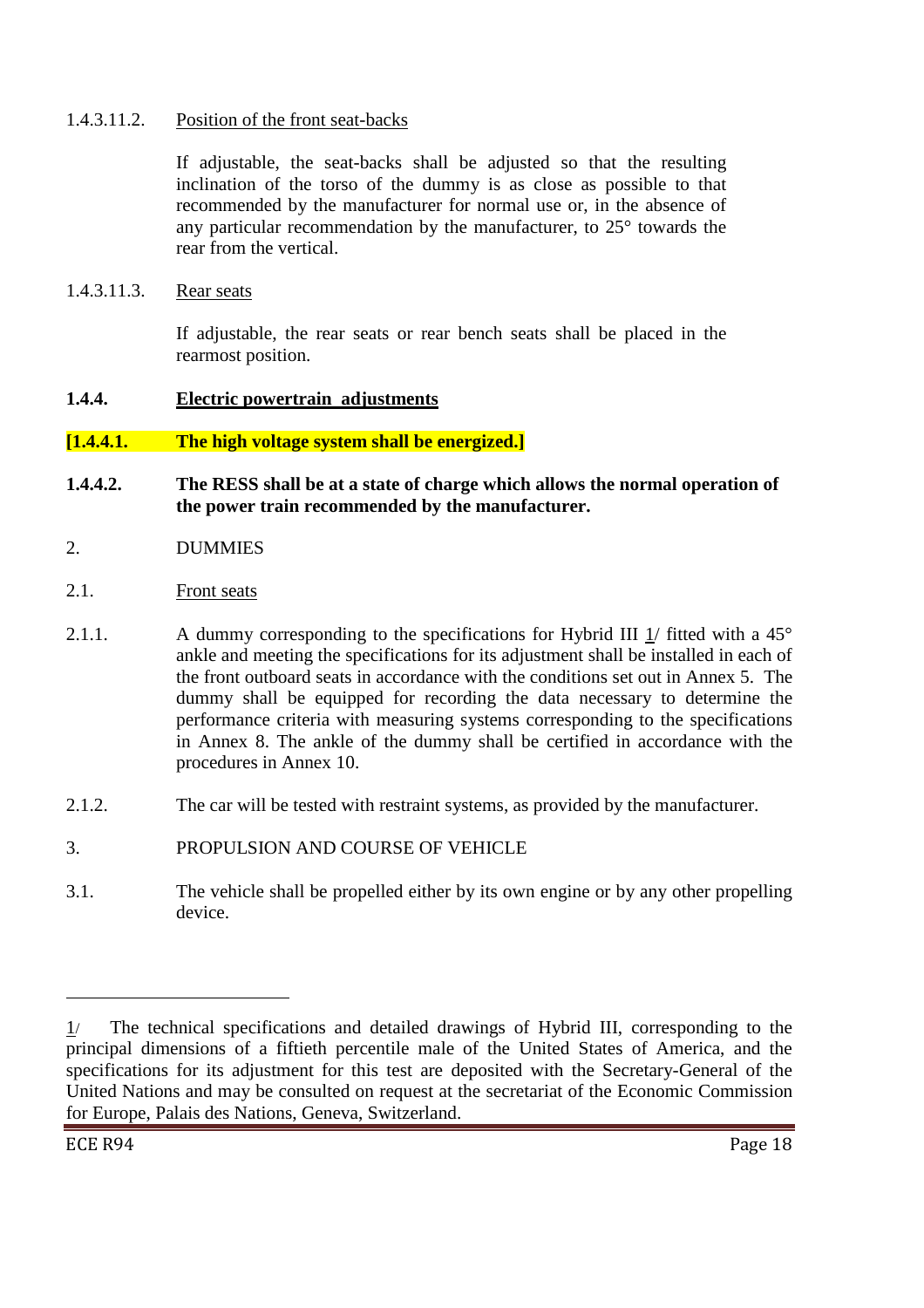- 3.2. At the moment of impact the vehicle shall no longer be subject to the action of any additional steering or propelling device.
- 3.3. The course of the vehicle shall be such that it satisfies the requirements of paragraphs 1.2. and 1.3.1.

### 4. TEST SPEED

Vehicle speed at the moment of impact shall be  $56 - 0/11$  km/h. However, if the test was performed at a higher impact speed and the vehicle met the requirements, the test shall be considered satisfactory.

#### 5. MEASUREMENTS TO BE MADE ON DUMMY IN FRONT SEATS

- 5.1. All the measurements necessary for the verification of the performance criteria shall be made with measurement systems corresponding to the specifications of Annex 8.
- 5.2. The different parameters shall be recorded through independent data channels of the following CFC (Channel Frequency Class):
- 5.2.1. Measurements in the head of the dummy

The acceleration (a) referring to the centre of gravity is calculated from the triaxial components of the acceleration measured with a CFC of 1000.

- 5.2.2. Measurements in the neck of the dummy
- 5.2.2.1. The axial tensile force and the fore/aft shear force at the neck/head interface are measured with a CFC of 1000.
- 5.2.2.2. The bending moment about a lateral axis at the neck/head interface are measured with a CFC of 600.
- 5.2.3. Measurements in the thorax of the dummy

The chest deflection between the sternum and the spine is measured with a CFC of 180.

- 5.2.4. Measurements in the femur and tibia of the dummy
- 5.2.4.1. The axial compressive force and the bending moments are measured with a CFC of 600.
- 5.2.4.2. The displacement of the tibia with respect to the femur is measured at the knee sliding joint with a CFC of 180.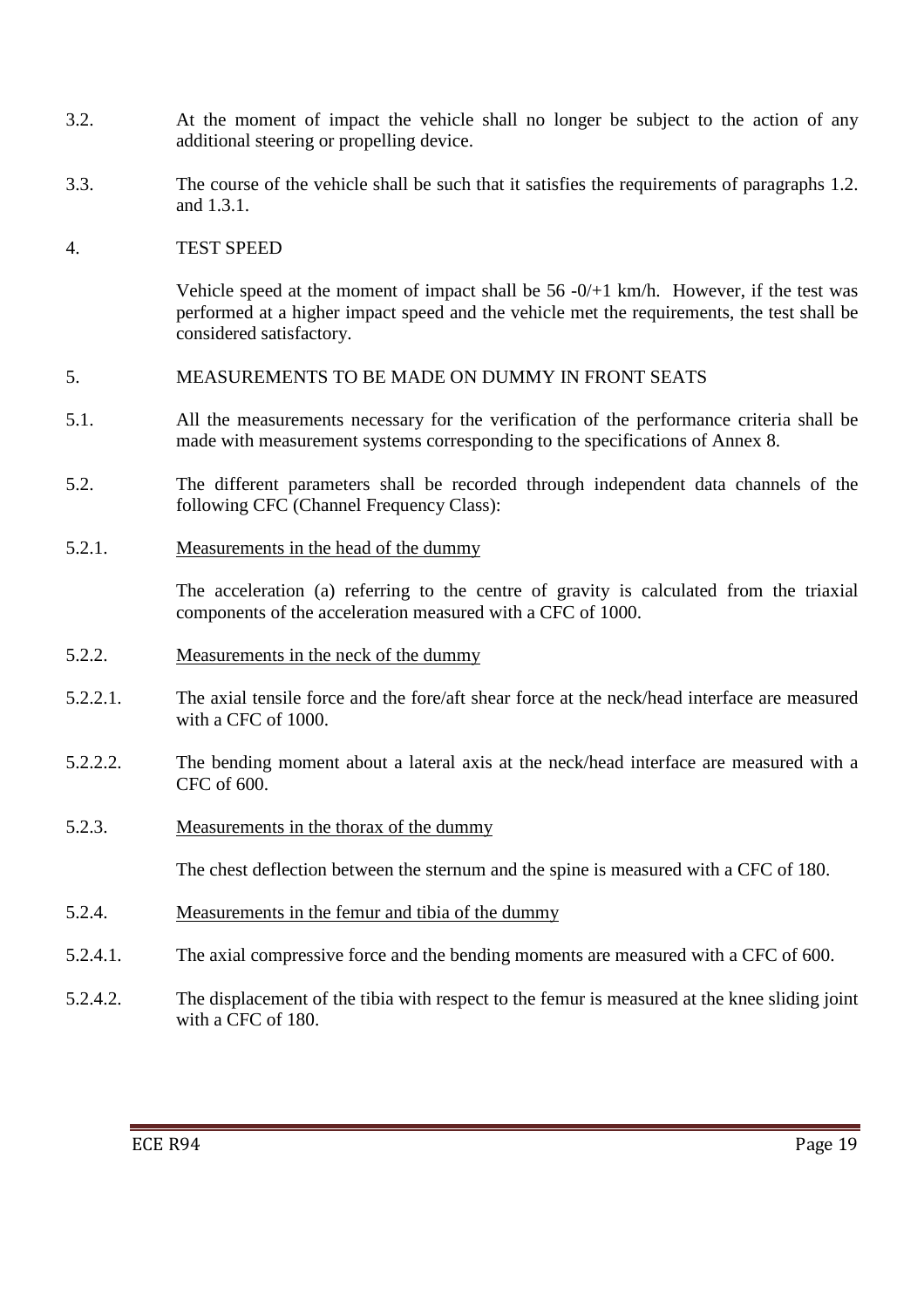## 6. MEASUREMENTS TO BE MADE ON THE VEHICLE

- 6.1. To enable the simplified test described in Annex 7 to be carried out, the deceleration time history of the structure shall be determined on the basis of the value of the longitudinal accelerometers at the base of the "B" pillar on the struck side of the vehicle with a CFC of 180 by means of data channels corresponding to the requirements set out in Annex 8;
- 6.2. The speed time history which will be used in the test procedure described in Annex 7 shall be obtained from the longitudinal accelerometer at the "B" pillar on the struck side.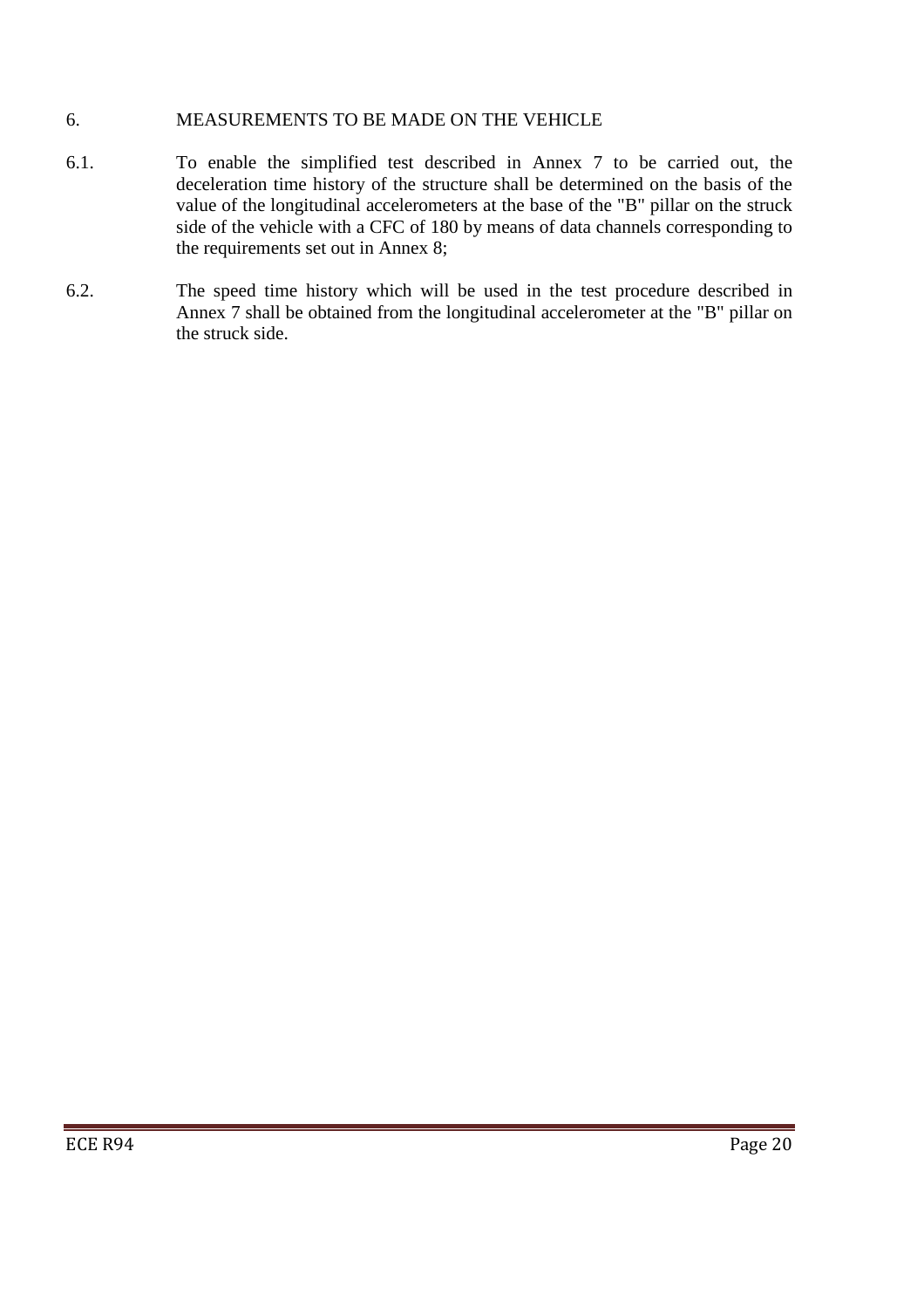#### Annex 4

#### DETERMINATION OF PERFORMANCE CRITERIA

………

#### Annex 5

### ARRANGEMENT AND INSTALLATION OF DUMMIES AND ADJUSTMENT OF RESTRAINT SYSTEMS

………

Annex 6

## PROCEDURE FOR DETERMINING THE "H" POINT AND THE ACTUAL TORSO ANGLE FOR SEATING POSITIONS IN MOTOR VEHICLES

Annex 7

……

#### TEST PROCEDURE WITH TROLLEY

……

#### Annex 8

TECHNIQUE OF MEASUREMENT IN MEASUREMENT TESTS: INSTRUMENTATION

……

Annex 9

#### DEFINITION OF DEFORMABLE BARRIER

……

Annex 10

CERTIFICATION PROCEDURE FOR THE DUMMY LOWER LEG AND FOOT ………

a shekarar 1988 a shekarar 1989 a shekarar 1989 a shekarar 1989 a shekarar 1989 a shekarar 1989 a shekarar 19

ECE R94 Page 21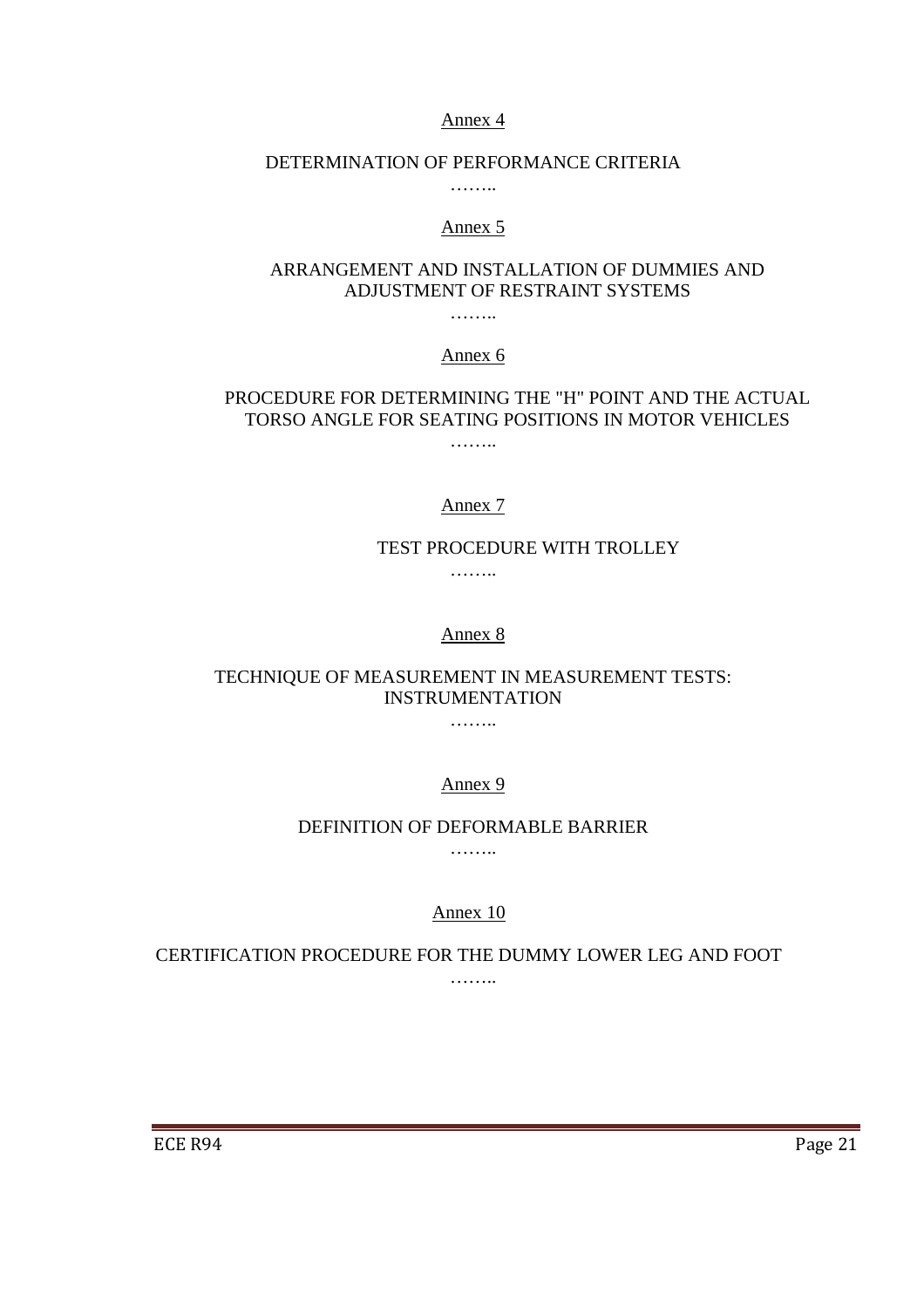#### **Annex 11**

### **ELECTRIC SAFETY – TEST PROCEDURES**

**This section describes test procedures. Alternative test and analysis methods may also be used. For example, oscilloscope or megohmmeter measurements are an appropriate alternative to the procedure described below for measuring isolation resistance.** 

**Well-established calculation methods also exist to determine electrical energy on high voltage buses.** 

**1 Test setup and equipment** 

**If a high voltage disconnect function is used, measurements are taken from both sides of the device performing the disconnect function.** 

**However, if the high voltage disconnect is integral to the RESS or the energy conversion system and the high-voltage bus of the RESS or the energy conversion system is fully enclosed within a physical barrier or enclosure that maintains protection class IPXXB after crash test, measurements may be taken only downstream of the device performing the disconnect function.** 

**The voltmeter used in this test shall measure DC values and have an internal resistance of at least 10 mega ohms.** 

**2 Bus voltage** 

**The following instructions may be used if voltage is measured. Prior to the vehicle crash test measure and record the high voltage bus**  voltage  $(V_b)$  (see Figure 1). If  $V_b$  is high voltage, conduct the specified **vehicle crash test. After the crash test, determine the high voltage bus**  voltages  $(V_h, V_1, V_2)$  (see Figure 1).

**[The measurement shall be made after 5 seconds of the vehicle coming to rest after each crash test.]**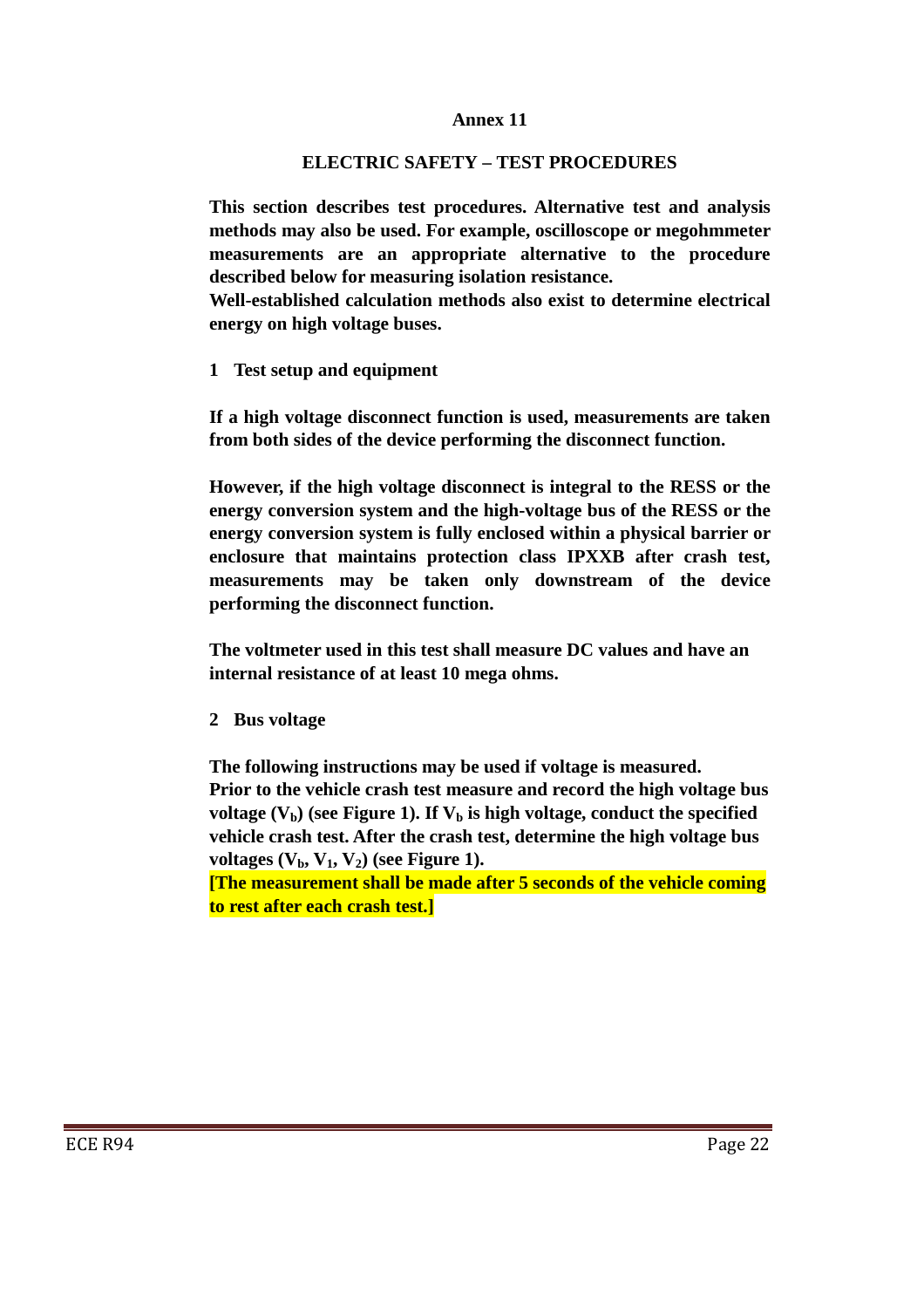

**Figure 1: Measurement of Vb, V1, V2**

# **3 Isolation resistance measurement method**

## **3.1 General**

**The isolation resistance for each high voltage bus of the vehicle shall be measured or shall be determined by calculation using measurement values from each part or component unit of a high voltage bus (hereinafter referred to as the "divided measurement").** 

# **3.2 Measurement Method.**

**The isolation resistance measurement shall be conducted by selecting an appropriate measurement method from among those listed in Paragraphs 3.2.1. through 3.2.2., depending on the electrical charge of the live parts or the isolation resistance, etc.** 

**The range of the electrical circuit to be measured shall be clarified in advance, using electrical circuit diagrams, etc.** 

**Moreover, modification necessary for measuring the isolation resistance may be carried out, such as removal of the cover in order to reach the live parts, drawing of measurement lines, change in software, etc.** 

> **In cases where the measured values are not stable due to the operation of the on-board isolation resistance monitoring system, etc., necessary modification for conducting the measurement may**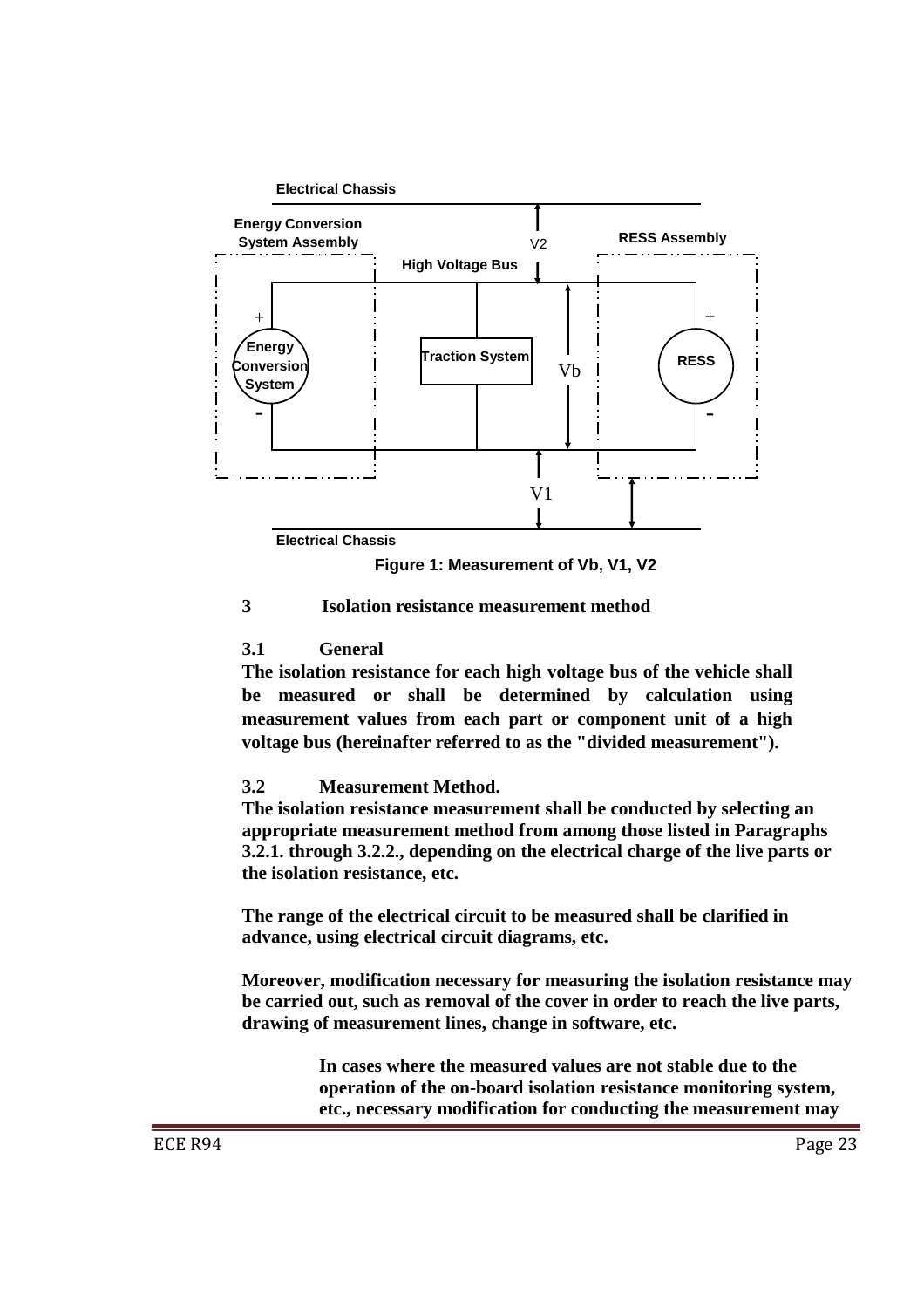**be carried out, such as stopping of the operation of the device concerned or removing it. Furthermore, when the device is removed, it shall be proven, using drawings, etc., that it will not change the isolation resistance between the live parts and the electrical chassis.** 

**Utmost care shall be exercised as to short circuit, electric shock, etc., for this confirmation might require direct operations of the high-voltage circuit.** 

**3.2.1. Measurement method using DC voltage from off-vehicle sources 3.2.1.1. Measurement instrument** 

**An isolation resistance test instrument capable of applying a DC voltage higher than the working voltage of the high voltage bus shall be used.** 

#### **3.2.1.2. Measurement method**

**An insulator resistance test instrument shall be connected between the live parts and the electrical chassis. Then, the isolation resistance shall be measured by applying a DC voltage at least half of the working voltage of the high voltage bus.** 

**If the system has several voltage ranges (e.g. because of boost converter) in galvanically connected circuit and some of the components cannot withstand the working voltage of the entire circuit, the isolation resistance between those components and the electrical chassis can be measured separately by applying at least half of their own working voltage with those component disconnected.** 

**3.2.2.Measurement method using the vehicle's own RESS as DC voltage source** 

**3.2.2.1. Test vehicle conditions** 

**The high voltage-bus shall be energized by the vehicle's own RESS and/or energy conversion system and the voltage level of the RESS and/or energy conversion system throughout the test shall be at least the nominal operating voltage as specified by the vehicle manufacturer.**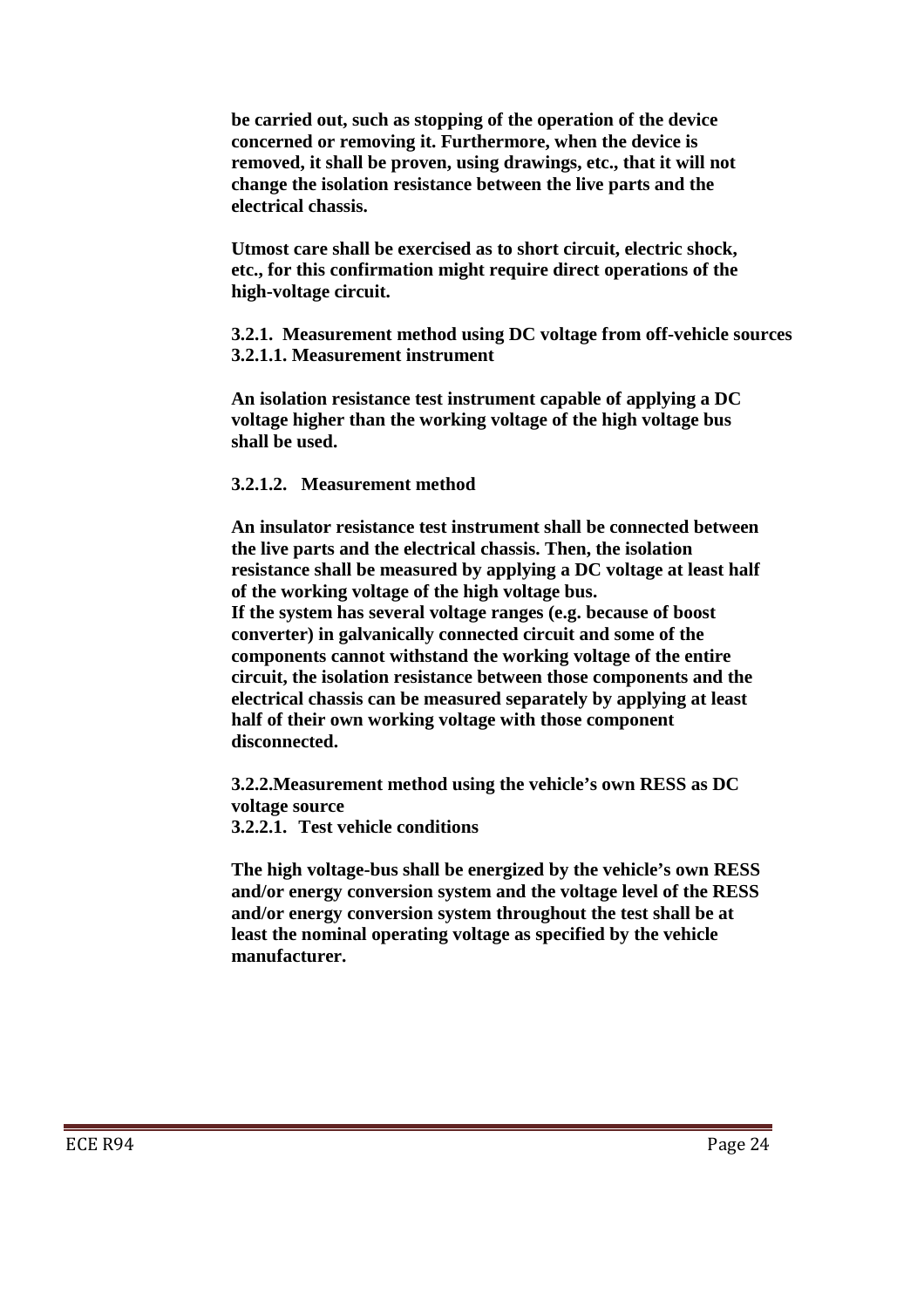### **3.2.2.2 Measurement instrument**

**The voltmeter used in this test shall measure DC values and shall have an internal resistance of at least 10 M**Ω**.** 

**3.2.2.3 Measurement method 3.2.2.3.1 First step** 

**The voltage is measured as shown in Figure 1 and the high voltage Bus voltage**   $(V<sub>b</sub>)$  is recorded.  $V<sub>b</sub>$  shall be equal to or greater than the nominal operating **voltage of the RESS and/or energy conversion system as specified by the vehicle manufacturer.** 

## **3.2.2.3.2. Second step**

**Measure and record the voltage**  $(V_1)$  **between the negative side of the high voltage bus and the electrical chassis (see Figure 1):** 

**3.2.2.3.3. Third step** 

**Measure and record the voltage**  $(V_2)$  **between the positive side of the high voltage bus and the electrical chassis (see Figure 1):** 

#### **3.2.2.3.4. Fourth step**

If V1 is greater than or equal to  $V_2$ , insert a standard known resistance  $(R_0)$ **between the negative side of the high voltage bus and the electrical chassis.**  With Ro installed, measure the voltage  $(V_1)$  between the negative side of the **high voltage bus and the electrical chassis (see Figure 2).** 

**Calculate the electrical isolation (Ri) according to the following formula:** 

$$
Ri = Ro^*(V_b/V_1' - V_b/V_1) \text{ or } R_i = R_0^*V_b^*(1/V_1' - 1/V_1)
$$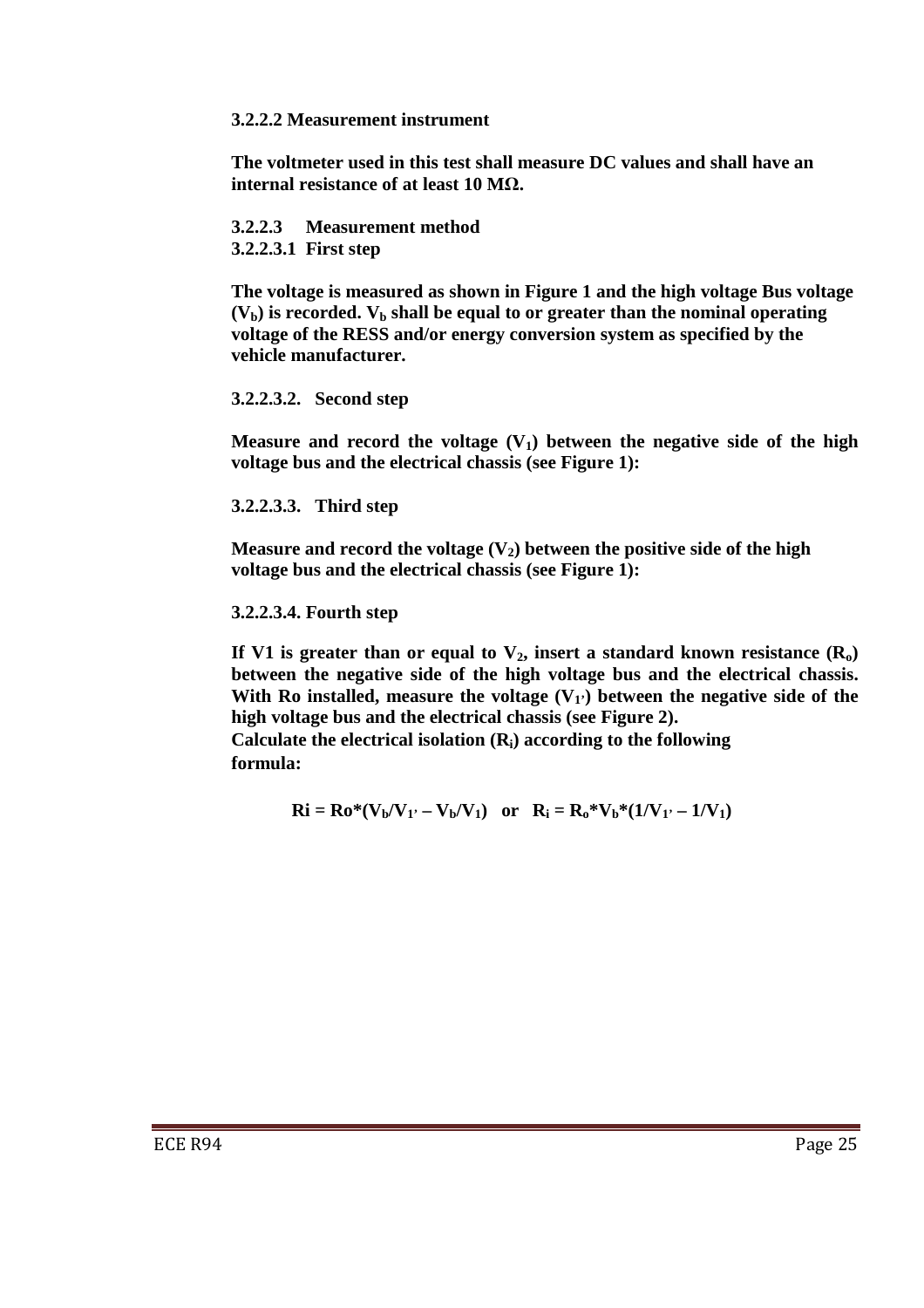

**Figure 2: Measurement of V1'**

If  $V_2$  is greater than  $V_1$ , insert a standard known resistance  $(R_0)$ **between the positive side of the high voltage bus and the electrical chassis. With Ro installed, measure the voltage (V2') between the positive side of the high voltage bus and the electrical chassis. (See Figure 3).Calculate the electrical isolation (Ri) according to the formula shown. Divide this electrical isolation value (in ohms) by the nominal operating voltage of the high voltage bus (in volts).** 

**Calculate the electrical isolation (Ri) according to the following formula:** 

 $\text{Ri} = \text{Ro}^*(\text{Vb}/\text{V2'} - \text{Vb}/\text{V2})$  or  $\text{Ri} = \text{Ro}^*\text{Vb}^*(1/\text{V2'} - 1/\text{V2})$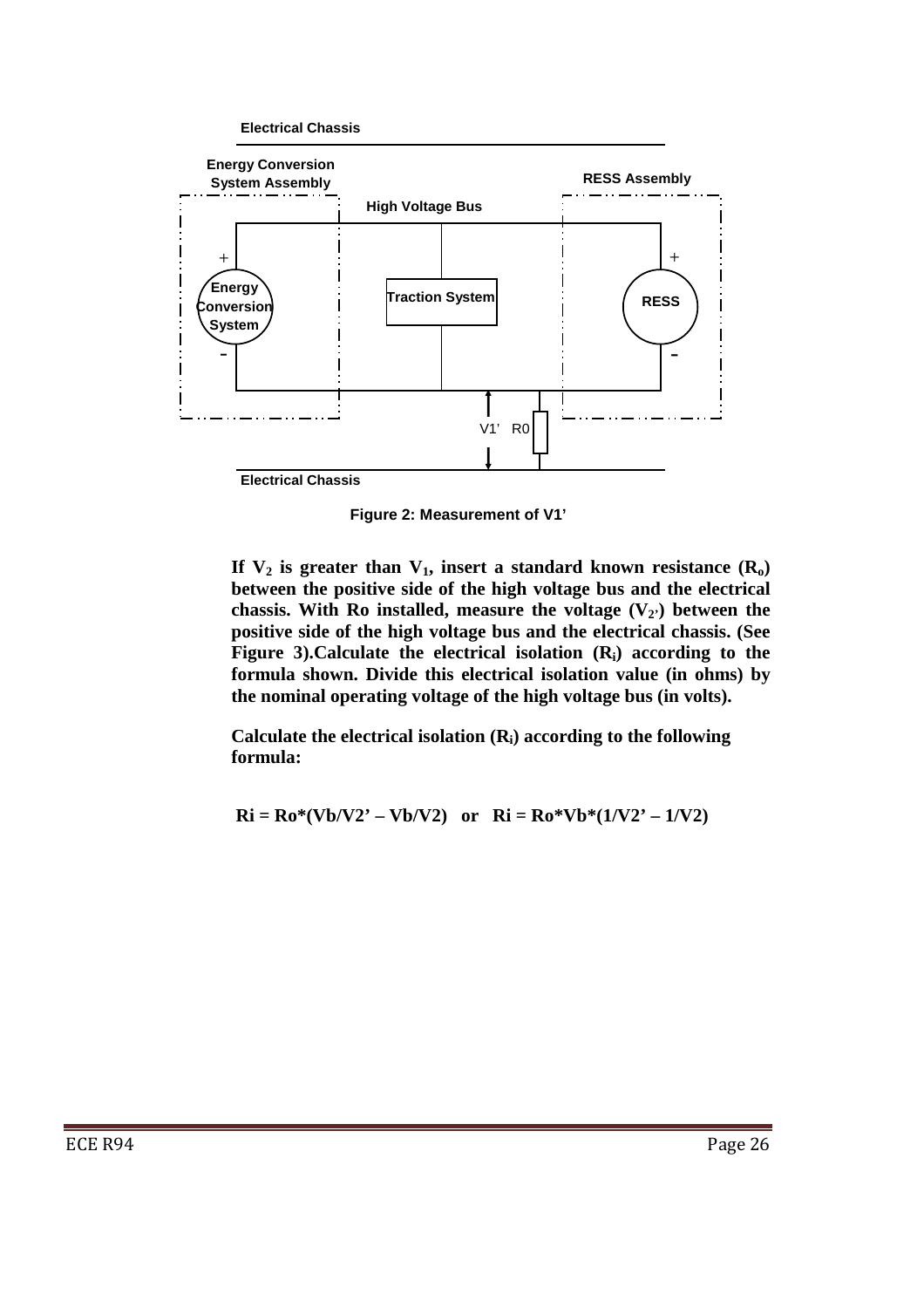

**Electrical Chassis** 

**Figure 3: Measurement of V2'**

## **3.2.2.3.5 Fifth step**

**The electrical isolation value Ri (in ohms) divided by the working voltage of the high voltage bus (in volts) results in the isolation resistance (in ohms/volt).** 

## **[NOTE 1:**

**The standard known resistance Ro (in ohms) should be the value of the minimum required isolation resistance (in ohms/V) multiplied by the working voltage of the vehicle plus/minus 20% (in volts). Ro is not required to be precisely this value since the equations are valid for any Ro; however, a Ro value in this range should provide good resolution for the voltage measurements.]** 

## **4 Electrical Energy**

**The following procedure may be used if energy is measured.** 

**After the vehicle crash determine the high voltage bus energy (see Figure 4).** Install switch  $S_1$  and known resistance  $R_e$ . Close switch  $S_1$ **and measure and record voltage Vb and current Ie. Integrate the product of these two measurements with respect to time as shown below to obtain total energy.**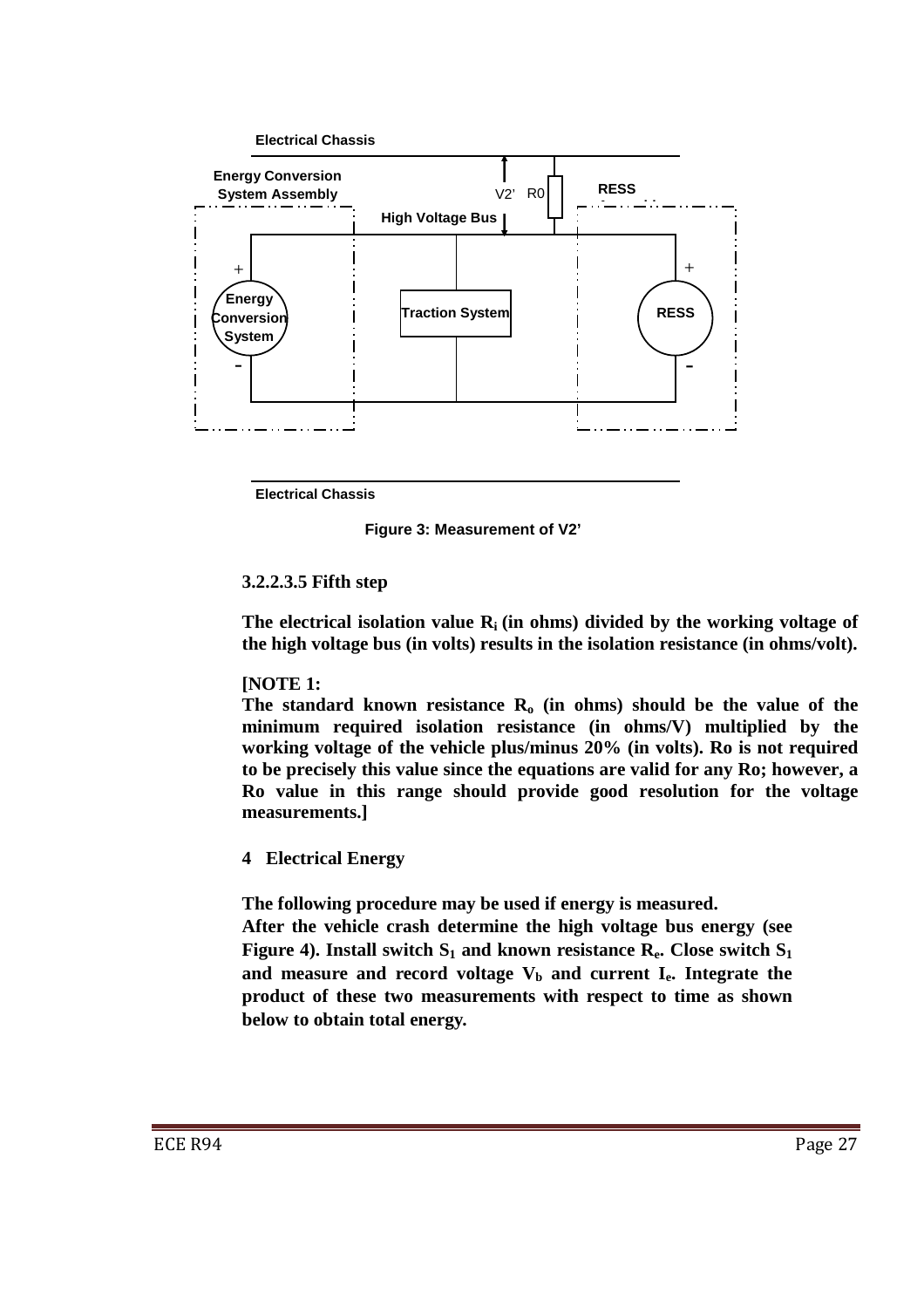



**Electrical Chassis** 

**Figure 4: Measurement of high voltage bus energy**

## **5 Physical Barrier**

**The following procedure may be used if physical protection is tested.** 

## **5-1 Test conditions**

**The manufacturer shall define the barrier, enclosure and solid insulator that protect the human from the direct contact to the high voltage bus in use (hereinafter referred to as the 'original physical protection').**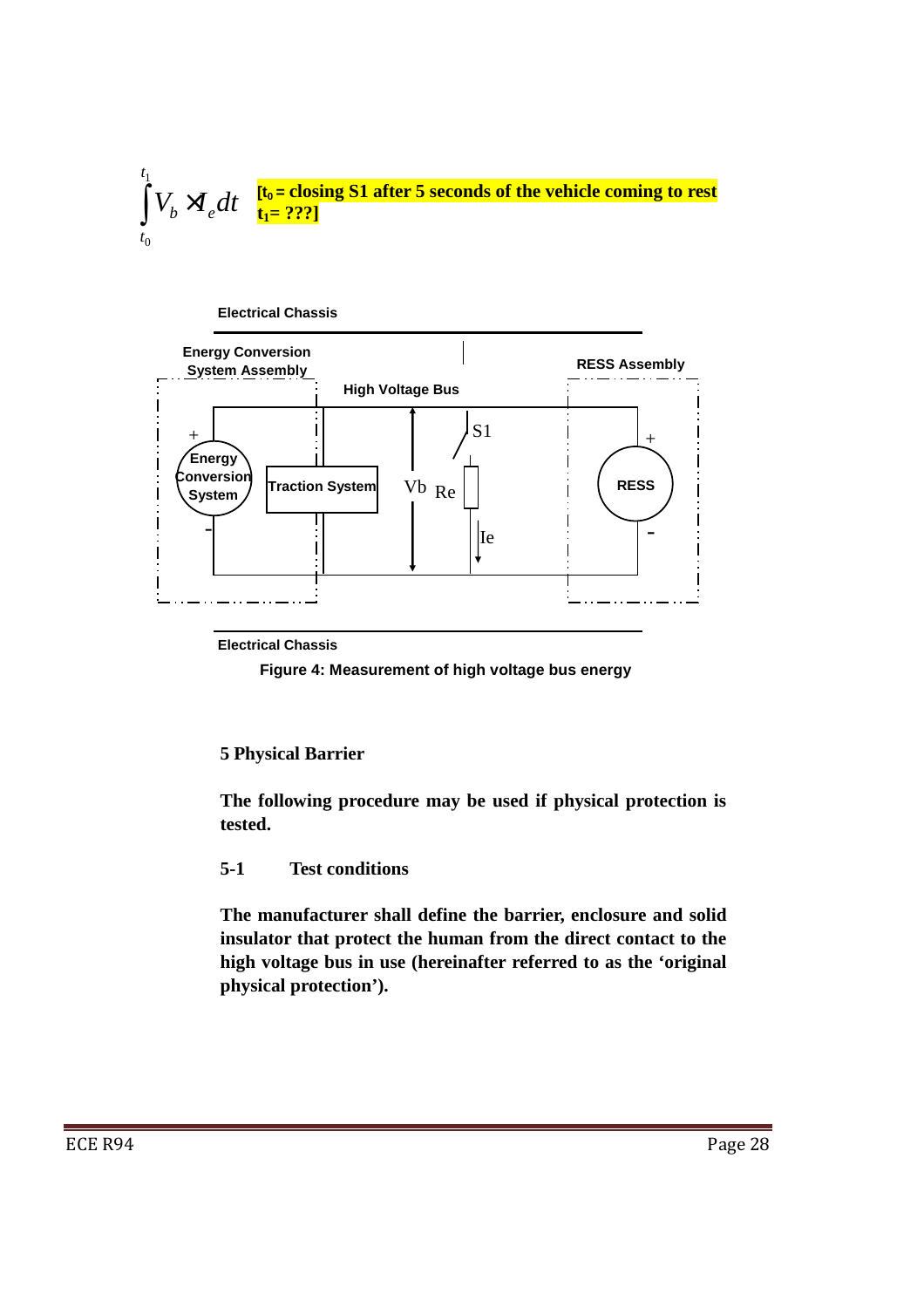**Any surrounding parts of the high voltage components that can be opened, disassembled or removed without the use of tools after crash test shall be opened, disassembled or removed.** 

**Surrounding parts that cannot be opened, disassembled or removed without the use of tools are considered as a part of the physical barrier.** 

**The access probe is pushed against any openings of the physical barrier**  with the force  $10 N + 10 %$ . If it partly or fully penetrates into the original **physical protection, it is placed in every possible position.** 

**Starting from the straight position, both joints of the test finger shall be successively bent through an angle of up to 90 degree with respect to the axis of the adjoining section of the finger and shall be placed in every possible position.** 

**5-2 Acceptance conditions** 

**The access probe shall not touch live parts.** 

**A mirror or a fiberscope may be used in order to inspect whether the access probe touches the high voltage buses, if necessary.**